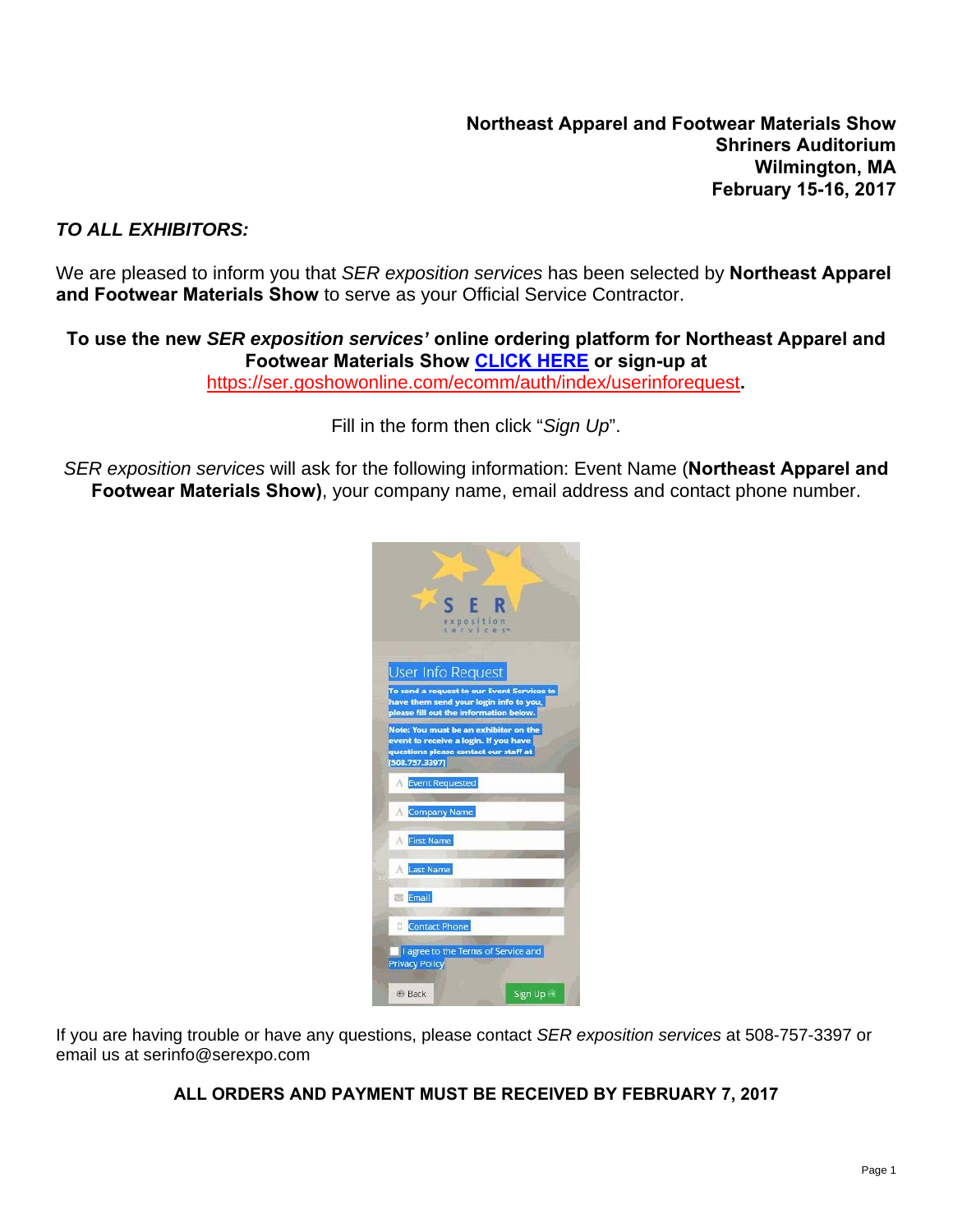35B New Street (508) 757-3397 Shriners Auditorium (508) 757-9136 (Fax) Wilmington, MA exhibitorservices@serexpo.com February 15-16, 2017

Worcester, MA 01605 Northeast Apparel and Footwear Materials Show

TO ALL EXHIBITORS:

We are pleased to inform you that *SER exposition services* has been selected by Northeast Apparel and Footwear Materials Show to serve as your Official Service Contractor.

- **BOOTH EQUIPMENT:** Each booth will be set with an 8' high back wall, 3' high side rails, booth carpet, one 6' skirted table, four chairs, one wastebasket with liner and one 7" x 44" Exhibitor ID sign with booth number.
- **SHOW COLORS: Black and White Drape Grey – Booth Carpet**
- **BOOTH SIZE:** 10' x 10'
- **EXHIBIT HALL CARPETED: No**
- **EXHIBITOR MOVE-IN: Tuesday, February 14, 2017, from 2:00 PM to 7:00 PM Wednesday, February 15, 2017, from 7:00 AM to 9:00 AM**
- **SHOW HOURS: Wednesday, February 15, 2017, from 9:00 AM to 5:00 PM Thursday, February 16, 2017, from 9:00 AM to 4:00 PM**
- **EXHIBITOR MOVE-OUT: Thursday, February 16, 2017, from 4:00 PM to 9:00 PM**  ALL CARRIERS MUST CHECK IN BY 5:00 PM

#### **SHIPPING: ADVANCE RECEIVING AT THE WAREHOUSE:**

*SER exposition services* will accept crated, boxed or skidded materials beginning thirty (30) days prior to show set-up date.

#### **DIRECT SHIPMENTS TO EXHIBIT FACILITY:**

*SER exposition services* will receive shipments at the exhibit facility beginning on move-in day only. Shipments sent directly to the Shriners Auditorium earlier than move-in day **will be refused**.

For additional information, please refer to the "Material Handling Information/Rate Schedule" form within the Exhibitor Services Manual.

**SAFETY:** Standing on chairs, tables or other rental furniture is prohibited. This furniture is not engineered to support your standing weight. *SER exposition services* cannot be responsible for injuries from falls caused by the improper use of this furniture.

For services other than what is included in your booth, please see our show service order forms within the Exhibitor Services Manual. **ALL ORDERS AND PAYMENT MUST BE RECEIVED BY FEBRUARY 7, 2017.** *A credit card on file with SER exposition services is required for all exhibitor orders*. Please include 6.25% MA Sales and Use Tax.

If you need assistance, additional information or special services, please contact us at (508)757-3397 or fax (508)757-9136. **You may also find answers to your questions by visiting our website at serexpo.com.**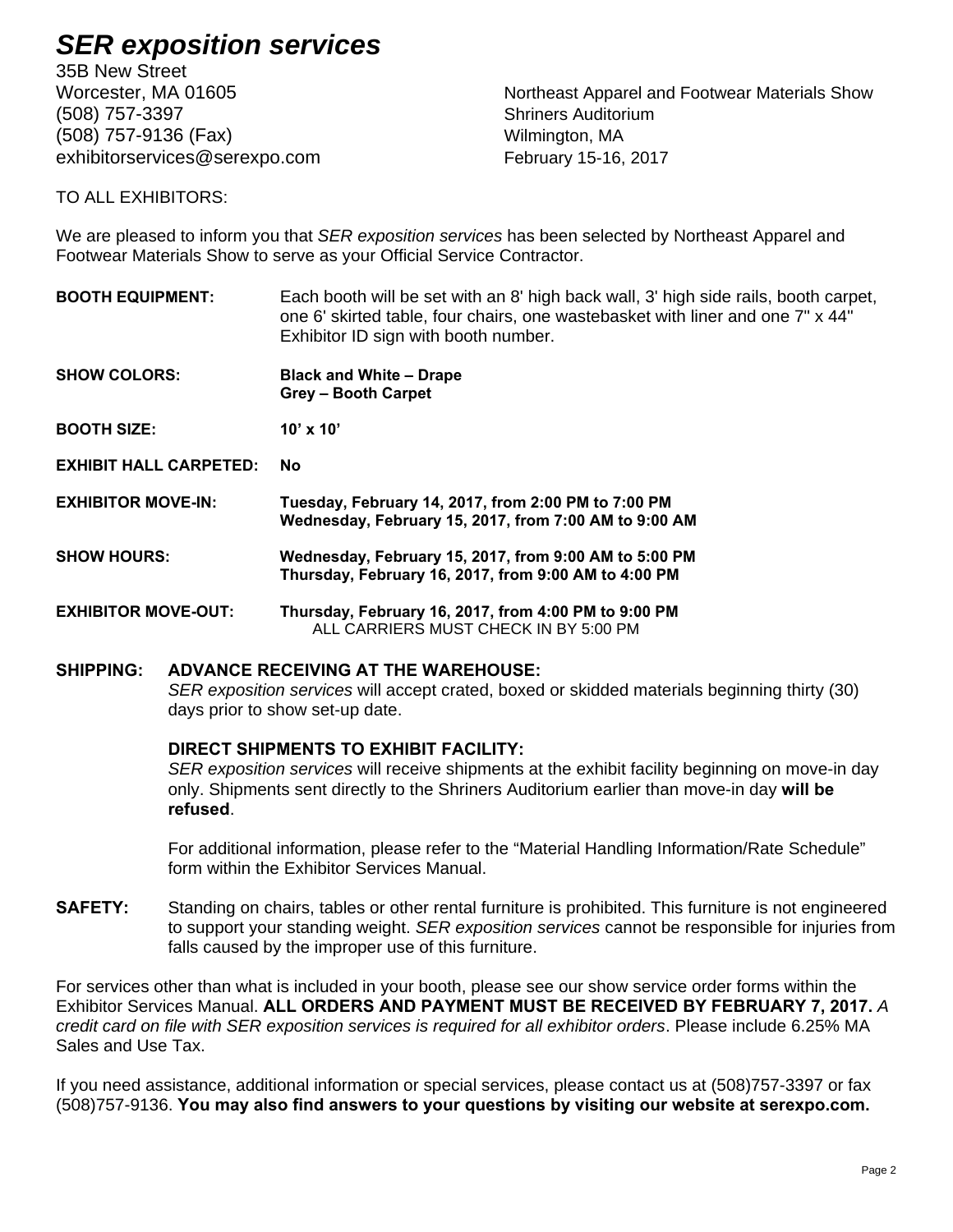Worcester, MA 01605 Shriners Auditorium (508) 757-3397 Wilmington, MA (508) 757-9136 (Fax) February 15-16, 2017 exhibitorservices@serexpo.com

35B New Street Northeast Apparel and Footwear Materials Show

Dear Exhibitor:

We are pleased to announce that *SER logistics* is now available to assist you with all of your tradeshow transportation needs!

*SER logistics* can arrange to move all of your tradeshow materials into and out of your next event. From Same Day to Truckload to everything in between, we can provide hassle free options to get your materials where they need to be, when they need to be there!

For assistance with quoting your tradeshow shipment, you may contact *SER logistics* by emailing logistics@serexpo.com, or call our helpful specialist at 508-757-3397. We look forward to exceeding your expectations regarding your tradeshow needs.

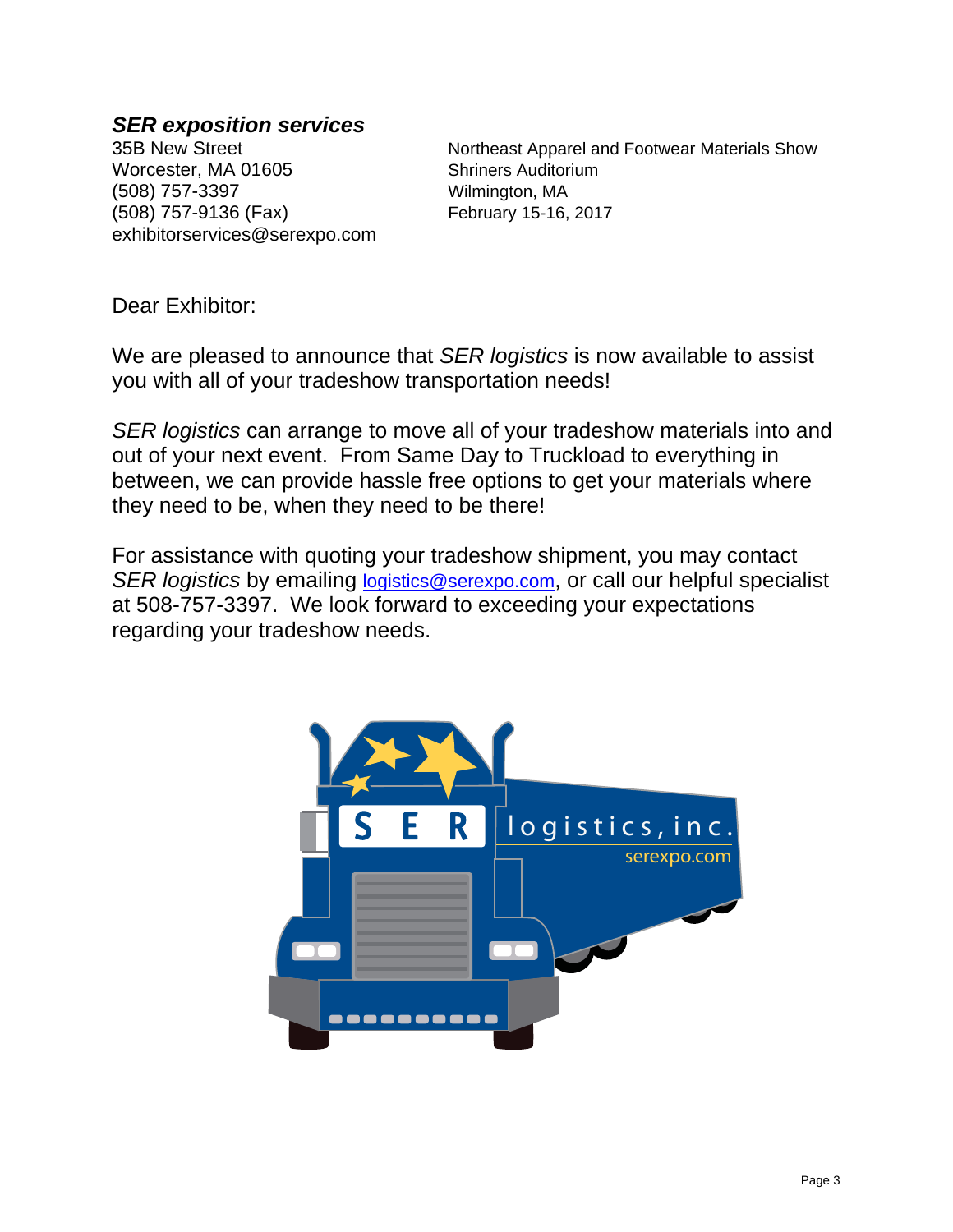Worcester, MA 01605 Shriners Auditorium (508) 757-3397 Wilmington, MA (508) 757-9136 (Fax) February 15-16, 2017 exhibitorservices@serexpo.com

**SER exposition services**<br>35B New Street 35B New Street Northeast Apparel and Footwear Materials Show

### **RECAP OF SERVICES ORDERED**

#### **This form must be returned to** *SER exposition services* **with your completed order forms and payment in full by FEBRUARY 7, 2017.**

| FURNITURE AND BOOTH ACCESSORIES ORDER\$               |  |
|-------------------------------------------------------|--|
|                                                       |  |
| ESTIMATED MATERIAL HANDLING ORDER (two cwt minimum)\$ |  |
|                                                       |  |
|                                                       |  |
|                                                       |  |
|                                                       |  |
|                                                       |  |

#### **ENCLOSE CHECK OR MONEY ORDER PAYABLE TO:** *SER EXPOSITION SERVICES*

**Payment by company check:** Checks must be drawn on a US bank, in US funds only. Please reference Northeast Apparel and Footwear Materials Show. Purchase orders are not considered payment. **Tax Exempt:** If you are exempt from paying sales tax, you must forward a tax exemption certificate from the state the services are to be rendered.

Check number\_\_\_\_\_\_\_\_\_\_\_ dated \_\_\_\_\_\_\_\_\_\_\_\_\_\_\_\_\_\_\_\_in the amount of \$\_\_\_\_\_\_\_\_\_\_\_\_\_\_\_\_\_\_\_\_\_\_\_\_

#### **A CREDIT CARD ON FILE IS REQUIRED FOR ALL EXHIBITOR ORDERS.**

I authorize *SER exposition services* to charge any additional amounts incurred by either my show representative or myself, including material handling and labor charges. If credit card is declined, a \$25.00 service charge will be added.

Please print clearly the following information:

Cardholder Name\_\_\_\_\_\_\_\_\_\_\_\_\_\_\_\_\_\_\_\_\_\_\_\_\_\_\_\_\_\_ Cardholder signature\_\_\_\_\_\_\_\_\_\_\_\_\_\_\_\_\_\_\_\_\_\_\_\_\_\_\_\_

Billing Address\_\_\_\_\_\_\_\_\_\_\_\_\_\_\_\_\_\_\_\_\_\_\_\_\_\_\_\_\_\_\_\_\_\_\_ City \_\_\_\_\_\_\_\_\_\_\_\_\_ State\_\_\_\_\_\_\_\_ Zip\_\_\_\_\_\_\_\_\_

| l American Express □ Discover □ Visa □ MasterCard |  |  |  |  |  |  |  |  |  |  |  |  |  |  |  |  |              |                           |  |
|---------------------------------------------------|--|--|--|--|--|--|--|--|--|--|--|--|--|--|--|--|--------------|---------------------------|--|
|                                                   |  |  |  |  |  |  |  |  |  |  |  |  |  |  |  |  | Exp<br>Date: | Code <sup>*</sup><br>Sec. |  |
| *Amex 4 digit, MC/Visa/Disc 3 digit               |  |  |  |  |  |  |  |  |  |  |  |  |  |  |  |  |              |                           |  |

**Orders received without full payment or credit card information will NOT be processed.** All adjustments to charges are to be made at Shriners Auditorium, NO CREDITS WILL BE ISSUED AFTER CLOSE OF SHOW. *If requesting a receipt, please allow seven (7) business days after the close of the show.* 

*The following information is required for all orders:* Email your order to: *exhibitorservices@serexpo.com*

| Company Name_        |             | Booth # |
|----------------------|-------------|---------|
| Contact name         | _Signature_ |         |
| Address              | City/State  | Zin     |
| Phone                | Fax         |         |
| <b>Email Address</b> | Date        |         |

**By signing this form, exhibitor agrees to all terms and conditions set forth within this Exhibitor Services Manual.**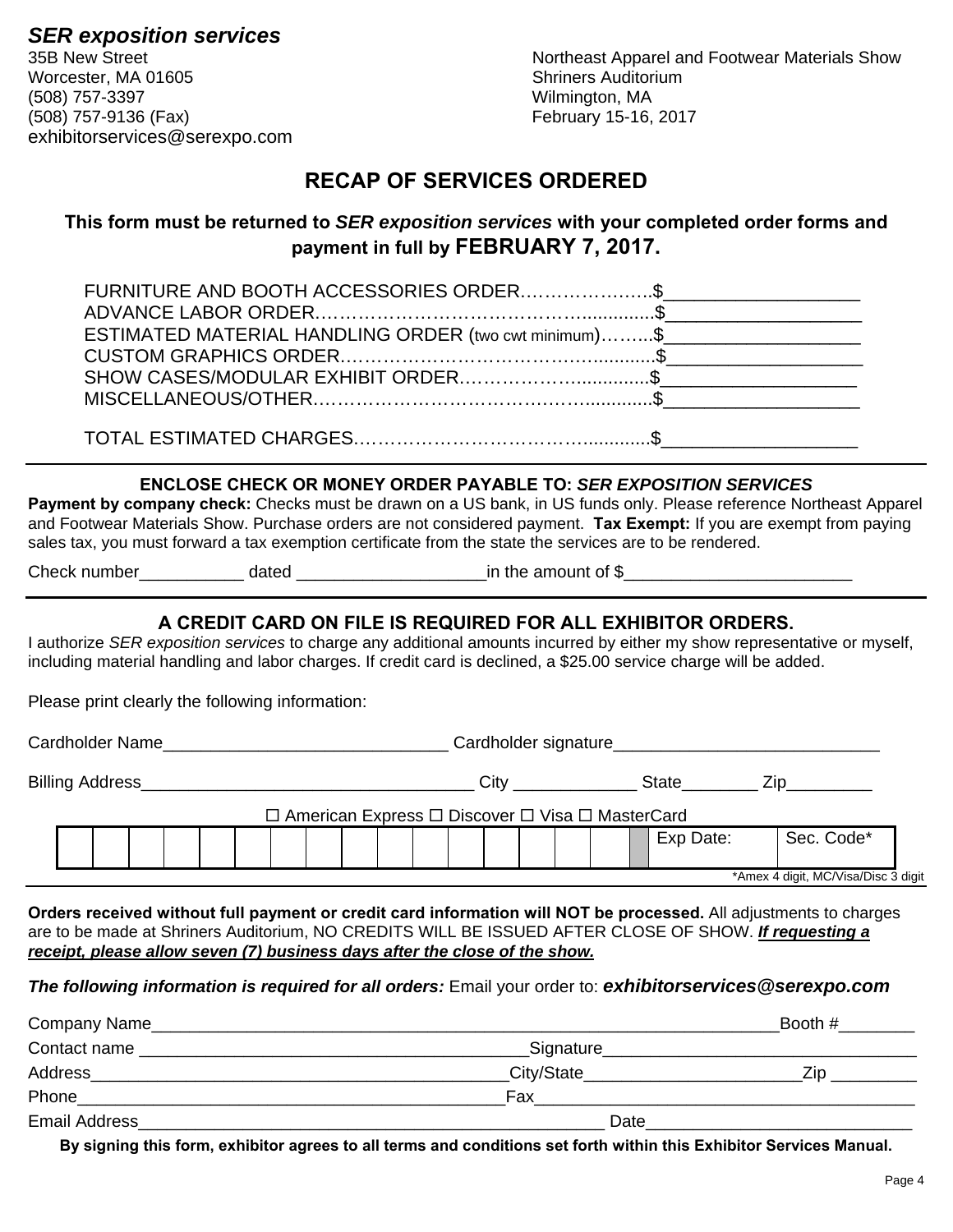Worcester, MA 01605 (508) 757-3397 Wilmington, MA (508) 757-9136 (Fax) February 15-16, 2017 exhibitorservices@serexpo.com

35B New Street **Northeast Apparel and Footwear Materials Show**<br>Worcester, MA 01605 **Northeast Auditorium** 

#### **THIRD PARTY AUTHORIZATION/BILLING**

|                                                                                                  | Booth No. _________________                                                                                                                                                                                                                                                                                                                                                                                                                                                                                                                            |
|--------------------------------------------------------------------------------------------------|--------------------------------------------------------------------------------------------------------------------------------------------------------------------------------------------------------------------------------------------------------------------------------------------------------------------------------------------------------------------------------------------------------------------------------------------------------------------------------------------------------------------------------------------------------|
|                                                                                                  |                                                                                                                                                                                                                                                                                                                                                                                                                                                                                                                                                        |
|                                                                                                  |                                                                                                                                                                                                                                                                                                                                                                                                                                                                                                                                                        |
|                                                                                                  |                                                                                                                                                                                                                                                                                                                                                                                                                                                                                                                                                        |
| ITEMS TO BE BILLED TO THIRD PARTY: (MUST BE COMPLETED)                                           |                                                                                                                                                                                                                                                                                                                                                                                                                                                                                                                                                        |
|                                                                                                  | "WE UNDERSTAND AND AGREE THAT WE, THE EXHIBITING COMPANY, ARE PRIMARILY RESPONSIBLE FOR PAYMENT OF CHARGES<br>AND AGREE TO BE BOUND BY ALL TERMS AND CONDITIONS AS DESCRIBED IN THE TERMS AND CONDITIONS SECTION OF THIS<br>SERVICES MANUAL. IN THE EVENT THE NAMED THIRD PARTY DOES NOT DISCHARGE PAYMENT OF THE INVOICE PRIOR TO THE<br>LAST DAY OF THE SHOW, CHARGES WILL REVERT BACK TO THE EXHIBITING COMPANY. ALL INVOICES ARE DUE AND PAYABLE<br>UPON RECEIPT, BY EITHER PARTY. THE ITEMS CHECKED BELOW ARE TO BE INVOICED TO THE THIRD PARTY." |
| <b>All Services</b><br>_____ Drayage/Material Handling/In & Out<br>_____ Booth Cleaning<br>Signs | _______ Furniture Rental and Carpet<br>______ Floral<br>_____ Installation & Dismantle Labor/Supervision<br>______ Other (Specify)                                                                                                                                                                                                                                                                                                                                                                                                                     |
| Manual.                                                                                          | Your signature below denotes acceptance of all terms and conditions included in this Exhibitor Services                                                                                                                                                                                                                                                                                                                                                                                                                                                |
| THIRD PARTY AGENT INFORMATION                                                                    |                                                                                                                                                                                                                                                                                                                                                                                                                                                                                                                                                        |
|                                                                                                  |                                                                                                                                                                                                                                                                                                                                                                                                                                                                                                                                                        |
|                                                                                                  |                                                                                                                                                                                                                                                                                                                                                                                                                                                                                                                                                        |
| <b>THIRD PARTY:</b>                                                                              | Charge to: □ American Express □ Discover □ Visa □ MasterCard                                                                                                                                                                                                                                                                                                                                                                                                                                                                                           |
|                                                                                                  | Sec. Code*<br>Exp Date:                                                                                                                                                                                                                                                                                                                                                                                                                                                                                                                                |
|                                                                                                  | *Amex 4 digit, MC/Visa/Disc 3 digit                                                                                                                                                                                                                                                                                                                                                                                                                                                                                                                    |
| Cardholder Name_                                                                                 |                                                                                                                                                                                                                                                                                                                                                                                                                                                                                                                                                        |
|                                                                                                  |                                                                                                                                                                                                                                                                                                                                                                                                                                                                                                                                                        |
|                                                                                                  |                                                                                                                                                                                                                                                                                                                                                                                                                                                                                                                                                        |
|                                                                                                  |                                                                                                                                                                                                                                                                                                                                                                                                                                                                                                                                                        |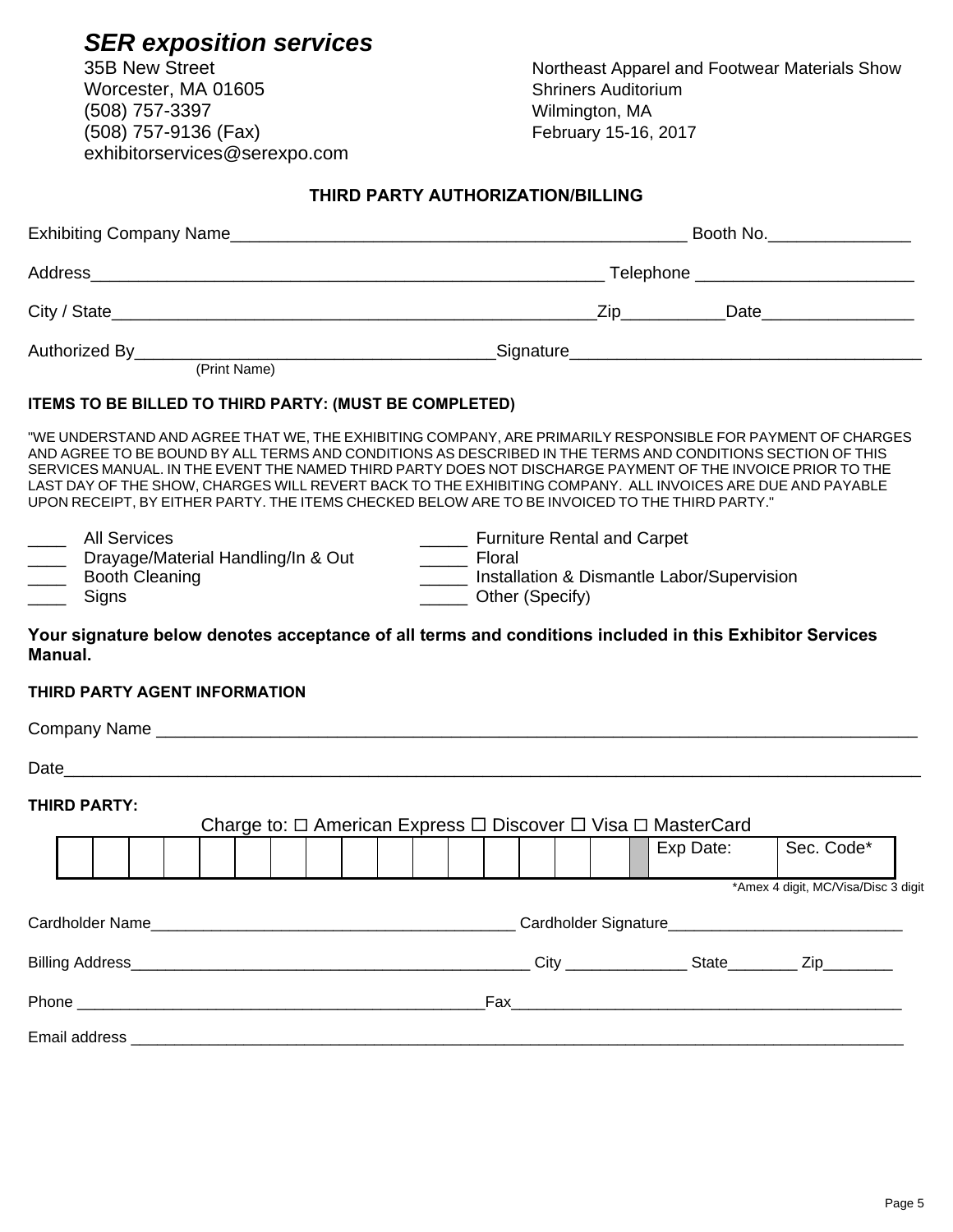#### **FURNITURE & BOOTH ACCESSORIES ORDER FORM**

# **SER exposition services**<br>35B New Street **Northeast Apparel and Footwear Materials Show**

Worcester, MA 01605 Shriners Auditorium (508) 757-3397 Wilmington, MA (508) 757-9136 (Fax) February 15-16, 2017 exhibitorservices@serexpo.com

\_\_\_\_\_\_\_\_\_\_\_\_\_\_\_\_\_\_\_\_\_\_\_\_\_\_\_\_\_\_\_\_\_\_\_\_\_\_\_\_\_\_\_\_\_\_\_\_\_\_\_\_\_\_\_\_\_\_\_\_\_\_\_\_\_\_\_\_\_\_\_\_\_\_\_\_\_\_\_\_\_\_\_\_\_\_\_\_\_\_ RENTAL of special booth furnishings listed below are for use during the show and include delivery to and removal from the booth. **ALL ORDERS & PAYMENT MUST BE RECEIVED BY FEBRUARY 7, 2017** 

| <b>UNSKIRTED 30" HIGH</b><br>Qty                   | <b>Discount</b><br><b>Price</b> | Regular<br>Price | <b>Subtotal</b> |
|----------------------------------------------------|---------------------------------|------------------|-----------------|
| $2' \times 4'$                                     | 35.50                           | 46.15            |                 |
| $2' \times 6'$                                     | 43.40                           | 56.40            |                 |
| $2' \times 8'$                                     | 51.30                           | 66.70            |                 |
| 30" Round x 30" H Finished Top                     | 84.45                           | 109.80           |                 |
| 30" Round x 40" H Finished Top                     | 84.45                           | 109.80           |                 |
| 40" Extension Legs Set                             | 21.00                           | 27.30            |                 |
| Ln ft of white Vinyl Covering                      | 1.60                            | 2.10             |                 |
| SKIRTED TABLE 30" HIGH - VINYL TOP - SKIRT 3 SIDES |                                 |                  |                 |
| 2' x 4' Skirted on four sides                      | 78.25                           | 101.75           |                 |
| $2' \times 6'$                                     | 94.60                           | 123.00           |                 |
| $2' \times 8'$                                     | 113.50                          | 147.55           |                 |
| 30" Round Table                                    | 114.00                          | 171.00           |                 |
| SKIRTED TABLE 40" HIGH - VINYL TOP - SKIRT 3 SIDES |                                 |                  |                 |
| 2' x 4' Skirted on four sides                      | 92.90                           | 120.75           |                 |
| $2' \times 6'$                                     | 111.95                          | 145.55           |                 |
| $2' \times 8'$                                     | 134.30                          | 174.60           |                 |
| 30" Round Table                                    | 135.05                          | 175.55           |                 |
| <b>SPECIAL DRAPERY/SKIRTING</b>                    |                                 |                  |                 |
| Ft of 8' high drape per linear foot                | 11.55                           | 15.00            |                 |
| Ft of 3' high drape per linear foot                | 9.45                            | 12.30            |                 |
|                                                    |                                 |                  |                 |

**Circle Skirt/Drapery Color:** Beige – Black – Blue – Burgundy – Dusty Rose – Gold – Green - Navy Blue – Plum – Red – Silver – Teal – Terracotta – Violet – White

#### **TABLE TOP RISERS VINYL TOP - SKIRT 3 SIDES**

| One Step 10" x 4"             | 42.05 | 54.65 |  |
|-------------------------------|-------|-------|--|
| Two Step 20" x 4"             | 63.05 | 81.95 |  |
| One Step $10" \times 6'$      | 52.55 | 68.30 |  |
| Two Step $20" \times 6'$      | 73.55 | 95.60 |  |
| 4 <sup>th</sup> Side skirting | 26.30 | 34.20 |  |

 **Circle Skirt Color:** Blue – Red – White

| <b>FURNITURE &amp; ACCESSORIES</b> | <b>Discount</b> | Regular        |                 |
|------------------------------------|-----------------|----------------|-----------------|
| QTY                                | Price           | Price          | <b>Subtotal</b> |
| <b>Folding Chair</b>               | 15.75           | 20.50          |                 |
| <b>Upholstered Arm Chair</b>       | 57.80           | 75.15          |                 |
| Upholstered Side Chair             | 50.45           | 65.60          |                 |
| Upholstered Stool with back        | 72.25           | 93.95          |                 |
| Wastebasket (7 Gallon)             | 15.25           | 19.85          |                 |
| 8' High Upright Pipe with base     | 13.15           | 17.10          |                 |
| Top Arm                            | 13.15           | 17.10          |                 |
| <b>Tripod Display Easel</b>        | 31.55           | 41.00          |                 |
| 22" x 28" Chrome Sign Holder       | 60.70           | 78.90          |                 |
| 8.5" x 11" Black Sign Holder       | 51.25           | 66.65          |                 |
| <b>Chrome Stanchion Post</b>       | 31.55           | 41.00          |                 |
| Velour Cord 8' Length              | 31.55           | 41.00          |                 |
| Garment Rack                       | 57.80           |                |                 |
| Bag Rack                           | 52.55           |                |                 |
| Literature Rack                    | 89.35           | <b>Advance</b> |                 |
| 4' x 8' Posterboard                | 178.65          | Only           |                 |
| Double Sided                       |                 |                |                 |
| Park Bench                         | 168.15          |                |                 |

#### **STANDARD CARPET**

| 9' x 10' Carpet            | 124.00     | 161.50     |  |
|----------------------------|------------|------------|--|
| 9' x 20' Carpet            | 248.00     | 322.50     |  |
| 9' x 30' Carpet            | 372.00     | 482.00     |  |
| 9' x 40' Carpet            | 496.00     | 644.00     |  |
| Custom Size Carpet*        | 2.85       | 3.70       |  |
| Enter Size<br>$\mathsf{X}$ | Per sq ft  | Per sq ft  |  |
| <b>Carpet Padding</b>      | 1.15       | 1.50       |  |
| Enter Size<br>X —          | Per sq ft  | Per sq ft  |  |
| Front Rug Taping           | 0.95       | 1.25       |  |
| <b>Enter Booth Width</b>   | Per lin ft | Per lin ft |  |

\*Price includes cutting, laying and taping seams and front edges.

#### **Circle Carpet Color:**

Black – Blue – Gray – Green – Plum – Red – Teal – Tuxedo – Violet

#### **TOTAL ORDER:**

| Subtotal \$     |  |
|-----------------|--|
| 6.25% MA Tax \$ |  |
| Total Due \$    |  |

#### **ALL ORDERS & PAYMENT MUST BE RECEIVED BY FEBRUARY 7, 2017**

| Company Name                                                                                                                                               |              |      | Booth number |     |  |
|------------------------------------------------------------------------------------------------------------------------------------------------------------|--------------|------|--------------|-----|--|
| Address                                                                                                                                                    |              | Citv | State        | ∠ın |  |
| <b>Contact Person</b>                                                                                                                                      | <b>Phone</b> |      | Fax          |     |  |
| Signature<br>CANCELLATION POLICY: Items ordered & delivered to booth but subsequently canceled will be charged at 50% of price. All adjustments to charges |              | Date |              |     |  |

**CANCELLATION POLICY: Items ordered & delivered to booth but subsequently canceled will be charged at 50% of price. All adjustments to charges are to be made at Shriners Auditorium. NO CREDITS WILL BE ISSUED AFTER CLOSE OF SHOW. Discount prices are only available on or before February 7, 2017. Sales tax must be included. To guarantee item or color, orders must be received 14 days prior to event. Equipment is on a rental basis and remains the property of** *SER exposition services***. SER124 2-2015 <b>SER124 2-2015**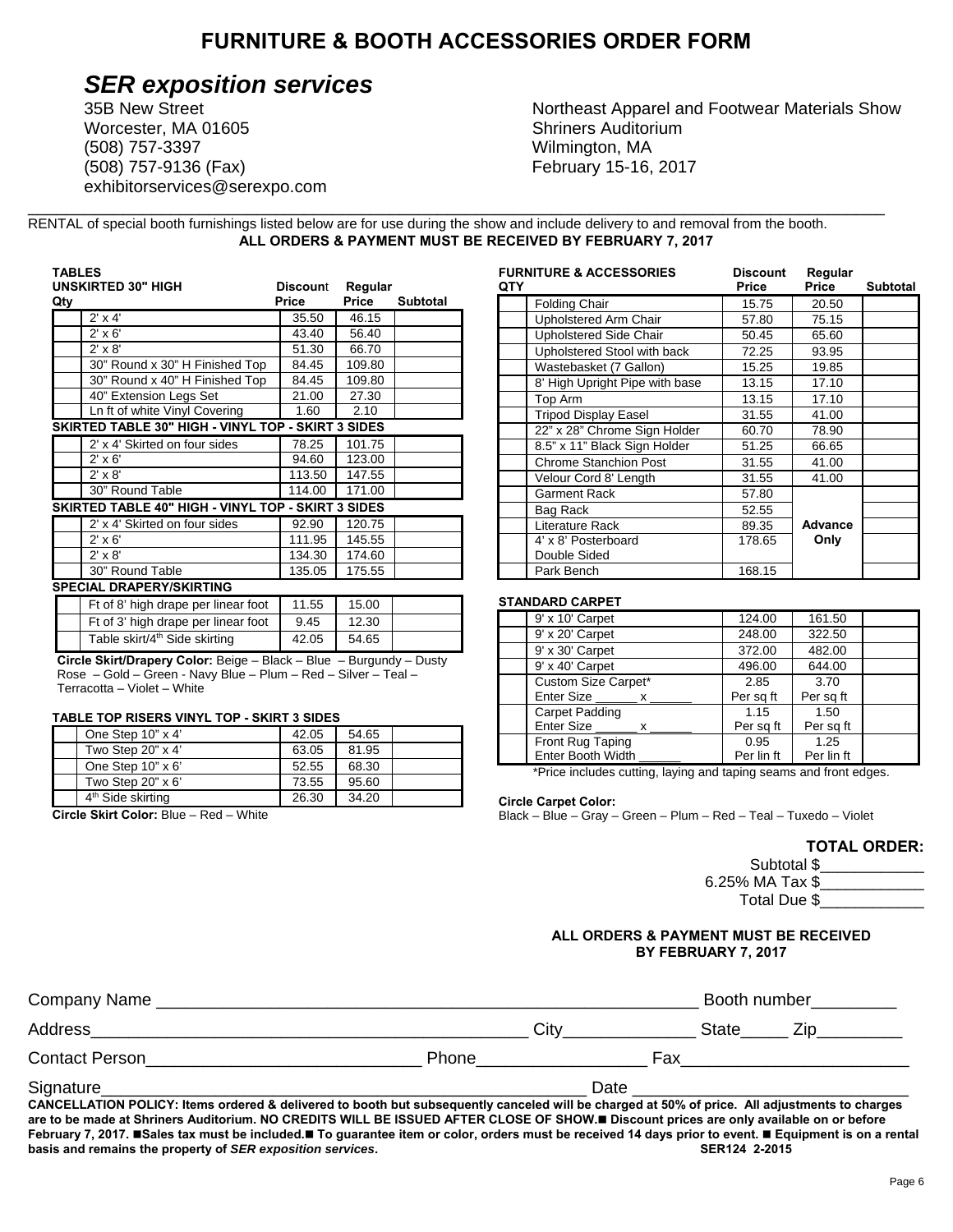*SER exposition services* Worcester, MA 01605 Shriners Auditorium (508) 757-3397 Wilmington, MA (508) 757-9136 (Fax) February 15-16, 2017 exhibitorservices@serexpo.com

35B New Street Northeast Apparel and Footwear Materials Show

## **LED SPOTLIGHT ORDER FORM**

#### **All orders subject to availability of equipment. All equipment remains the property of** *SER exposition services***.**  *ELECTRICITY IS NOT INCLUDED AND MUST BE ORDERED SEPARATELY.*

| hot spots                                                                                                                                                                                                                                    |                     |                    |                       |                   | •Designed to deliver wall washing, even illumination, without                                                            |  |
|----------------------------------------------------------------------------------------------------------------------------------------------------------------------------------------------------------------------------------------------|---------------------|--------------------|-----------------------|-------------------|--------------------------------------------------------------------------------------------------------------------------|--|
| •Draws approximately 17.5 watts of power<br>• Light output of generation 3 LED board is equivalent to a 200-<br>watt linear halogen lamp<br>• Fixture is listed to both UL and CSA standards<br>•Custom heat sink to properly cool the LED's |                     |                    |                       |                   |                                                                                                                          |  |
| $•15'$ CORD                                                                                                                                                                                                                                  |                     |                    |                       |                   | •CONSISTENT COLOR TEMPERATURE - The clean output of<br>our fixtures provides a consistent quality of neutral white light |  |
| Watts<br>15                                                                                                                                                                                                                                  | <b>AMPS</b><br>.625 | <b>Volts</b><br>24 | <b>Lumens</b><br>1980 | Weight<br>.85 lbs | <b>Color Temp</b><br><b>Neutral White</b>                                                                                |  |
|                                                                                                                                                                                                                                              |                     |                    |                       |                   | 4100K                                                                                                                    |  |

**This form must be returned to** *SER exposition services* **with your completed order forms and payment in full by FEBRUARY 7, 2017. Please add 30% to all late and floor orders.** 

| <b>Number of lights</b>                                                                                                                           | at \$50.45 each                                                                     |                     |
|---------------------------------------------------------------------------------------------------------------------------------------------------|-------------------------------------------------------------------------------------|---------------------|
| 8' high upright pipe with base                                                                                                                    | at \$13.15 each                                                                     |                     |
| <b>Top Arm</b>                                                                                                                                    | at \$13.15 each                                                                     |                     |
|                                                                                                                                                   | 6.25% MA Sales tax                                                                  |                     |
|                                                                                                                                                   | <b>Total Due</b>                                                                    |                     |
|                                                                                                                                                   | Below is a stand diagram. Please draw where you want your lights are to be mounted. |                     |
|                                                                                                                                                   | <b>AISLE</b>                                                                        |                     |
|                                                                                                                                                   | <b>Front of stand</b>                                                               |                     |
|                                                                                                                                                   | <b>Back of stand</b>                                                                |                     |
|                                                                                                                                                   |                                                                                     | <b>Stand number</b> |
|                                                                                                                                                   | City                                                                                | State Zip           |
|                                                                                                                                                   | <b>Phone</b>                                                                        | Fax                 |
| Signature_                                                                                                                                        |                                                                                     | <b>Date</b>         |
| CANCELLATION POLICY: Items ordered and delivered to stand but subsequently canceled will be charged at 100% of the above rates to cover the labor |                                                                                     |                     |

**involved.** ■ Discount prices are only available before February 7, 2017. ■ Sales tax must be included.■ Equipment is on a rental basis and remains the property of *SER exposition services*. **SER124**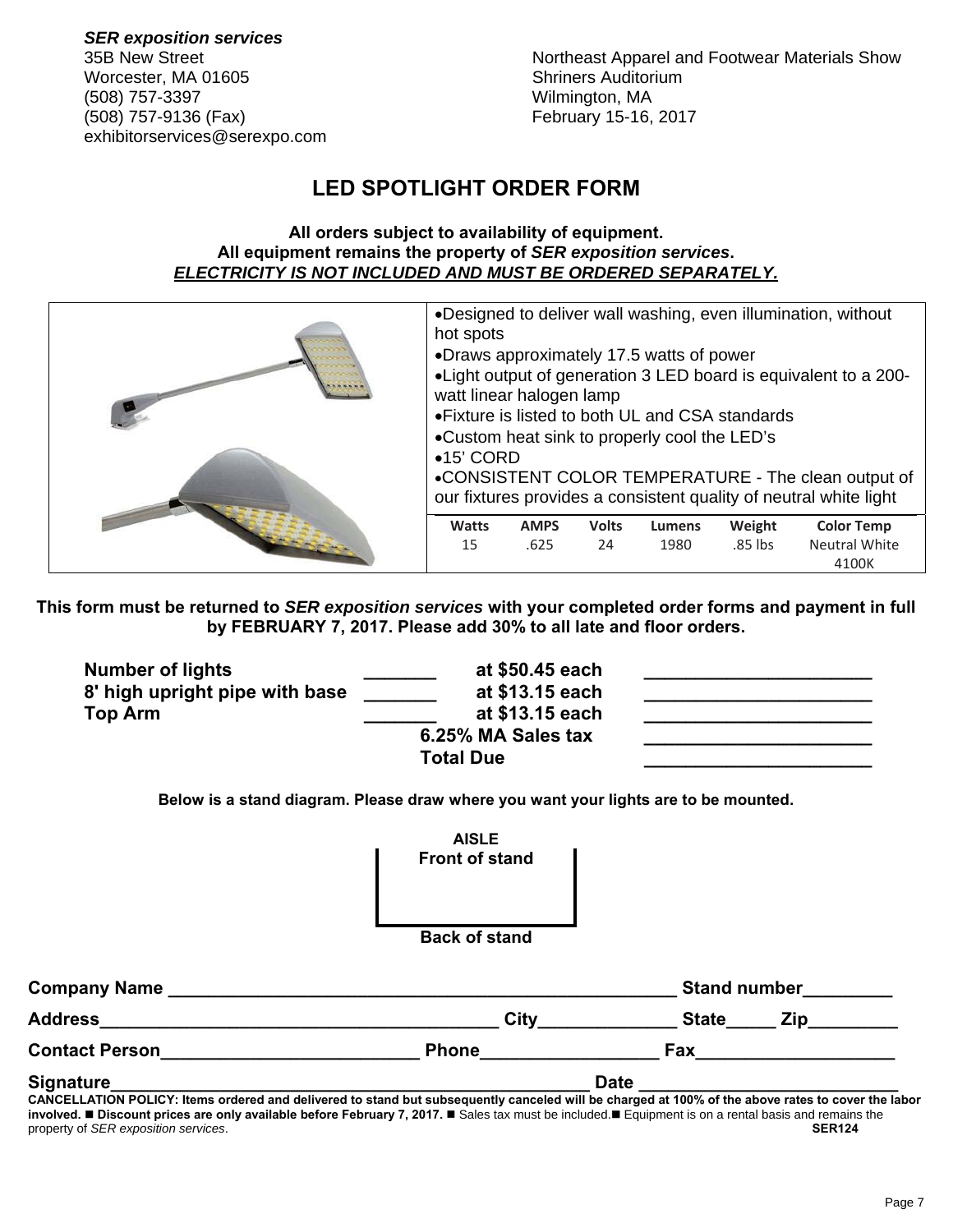# **SER exposition services**<br>35B New Street **Northeast Apparel and Footwear Materials Show**

Worcester, MA 01605 Shriners Auditorium (508) 757-3397 Wilmington, MA (508) 757-9136 (Fax) February 15-16, 2017 exhibitorservices@serexpo.com

## **Grid Walls and Accessories**

Grid wall has become one of the industries most popular and versatile ways to utilize both the wall mounted application and the free standing display. It is a lightweight, durable fixture, constructed of 1/4 inch thick wire spaced 3 inches on center. Grid wall is available in chrome.

Cost includes delivery, set-up and tear down of selected rental unit.

#### **RENTAL ORDERS MUST BE RECEIVED WITH FULL PAYMENT BY FEBRUARY 7, 2017 TO QUALIFY FOR DISCOUNT PRICING.**  LATE ORDERS ADD 30% and are subject to availability.

|                                       |                                       | LATE ORDEROADD 0070 and are subject to availability.                                                                                                         | <b>ORDER TOTAL</b> |                     |
|---------------------------------------|---------------------------------------|--------------------------------------------------------------------------------------------------------------------------------------------------------------|--------------------|---------------------|
|                                       |                                       |                                                                                                                                                              |                    |                     |
|                                       |                                       | Grid Sections <u>2006</u> \$41.00 each \$                                                                                                                    |                    |                     |
|                                       | 2' x 8' Grid Sections                 | Grid Connectors 3 per 2 sections @ No Charge________                                                                                                         |                    |                     |
|                                       |                                       | T-Base legs ______ @ \$31.00 per set \$__________                                                                                                            |                    |                     |
|                                       | Grid connectors<br>included with each | Square 12" Face Out ____@ \$7.00 each \$____________                                                                                                         |                    |                     |
|                                       | attached section.                     | Waterfall Ball Hooks ______ @ \$7.00 each \$_________                                                                                                        |                    |                     |
|                                       | Please include total                  |                                                                                                                                                              |                    |                     |
|                                       | number of<br>connectors needed        |                                                                                                                                                              |                    | Sub Total \$        |
|                                       |                                       |                                                                                                                                                              |                    | 6.25% MA Tax \$     |
|                                       | \$41.00 each                          |                                                                                                                                                              |                    |                     |
|                                       |                                       |                                                                                                                                                              |                    | Order Total \$      |
|                                       |                                       | RENTAL ORDERS MUST BE RECEIVED WITH FULL PAYMENT BY<br>FEBRUARY 7, 2017 TO QUALIFY FOR ABOVE PRICING.<br>LATE ORDERSADD 30% and are subject to availability. |                    |                     |
|                                       |                                       |                                                                                                                                                              |                    |                     |
|                                       |                                       |                                                                                                                                                              |                    |                     |
|                                       |                                       |                                                                                                                                                              |                    | Square 12" Face Out |
|                                       |                                       |                                                                                                                                                              |                    | \$7.00 each         |
|                                       |                                       | <b>Waterfall Ball Hooks</b>                                                                                                                                  |                    |                     |
| T-Base legs                           |                                       | \$7.00 each                                                                                                                                                  |                    |                     |
| Set of Two \$31.00 per set            |                                       |                                                                                                                                                              |                    |                     |
| <b>COMPANY</b><br><b>BOOTH NUMBER</b> |                                       |                                                                                                                                                              |                    |                     |
| <b>ADDRESS</b>                        |                                       | <b>CITY</b>                                                                                                                                                  | <b>STATE</b>       | <b>ZIP</b>          |
| <b>AUTHORIZED</b>                     |                                       | <b>TELEPHONE</b>                                                                                                                                             | FAX                |                     |

**CANCELLATION POLICY: Items ordered & delivered to booth but subsequently canceled will be charged at 100% of price. All adjustments to charges are to be made at Shriners Auditorium. NO CREDITS WILL BE ISSUED AFTER CLOSE OF SHOW. Discount prices are only available or before FEBRUARY 7, 2017.** Sales tax must be included. ■ To guarantee item or color, orders must be received 14 days prior to event. ■ Equipment is on a rental basis and remains the property of *SER exposition services*.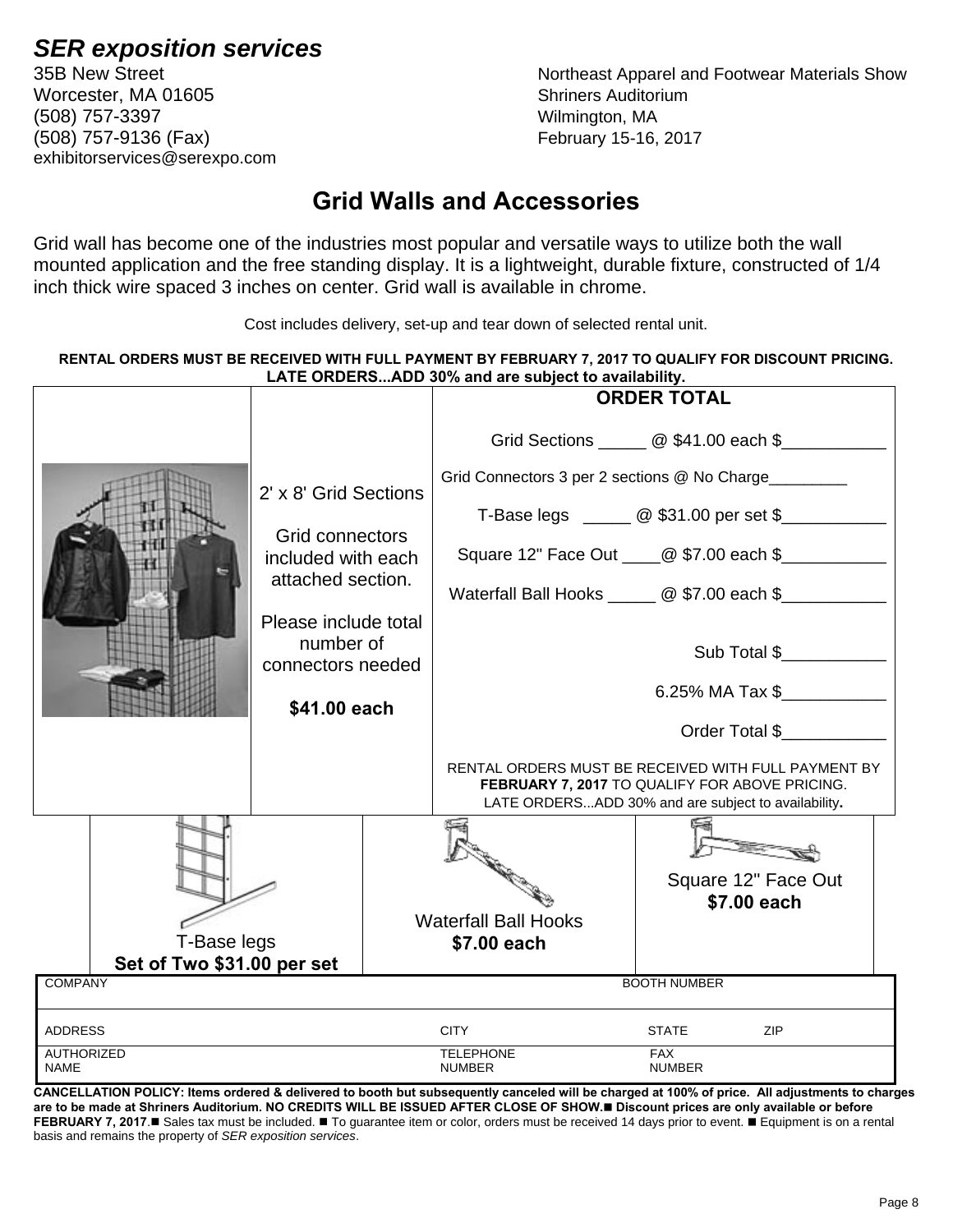**SER exposition services**<br>35B New Street **Northeast Apparel and Footwear Materials Show**<br>Shriners Auditorium Shriners Auditorium<br>Wilmington, MA

| <b>CUSTOM GRAPHICS</b><br><b>ORDER FORM</b>                                                                                                                                                                                                                                                                                                                                                                                                                                                              | <b>OPTIONS</b><br><b>Substrate</b><br>O Coroplast<br>O Foamcore                                                                                           |
|----------------------------------------------------------------------------------------------------------------------------------------------------------------------------------------------------------------------------------------------------------------------------------------------------------------------------------------------------------------------------------------------------------------------------------------------------------------------------------------------------------|-----------------------------------------------------------------------------------------------------------------------------------------------------------|
| <b>PRICING/ORDER FORM</b><br>All pricing based on single side<br>$7" \times 11"$<br>\$28.60<br>$7" \times 44"$<br>\$33.70<br>$9" \times 44"$<br>\$36.75<br>$11"$ x $14"$<br>\$38.80<br>14" x 44"<br>\$42.85<br>22" x 28"<br>\$66.30<br>28" x 44"<br>\$86.70<br>24" x 36"<br>\$88.75                                                                                                                                                                                                                      | <b>Text Color</b><br>O<br>O Use SER judgment to choose color<br>Layout<br><b>O</b> Horizontal<br><b>O</b> Vertical<br>O Use SER judgment to choose layout |
| 36" x 48"<br>\$95.90<br><b>Cardboard Easels \$6.15 each</b><br><b>Step Stakes</b><br>\$6.00 each<br>Directional Arrow \$4.35 each<br>(Velcro)<br>Logo*<br>\$51.00<br>One time set-up fee applies if logo is not in usable format<br>*Logo must be provided by exhibitor<br><b>SUBTOTAL</b><br>6.25% MA Tax<br>\$<br><b>TOTAL</b><br>ORDERS PROCESSED AFTER FEBRUARY 7, 2017 WILL BE CHARGED AN<br>ADDITIONAL 50% OF ABOVE PRICES.<br>ANY ORDERS RECEIVED LESS THAN FOURTEEN (14) DAYS PRIOR TO SHOW DATE | <b>SIGN COPY</b><br>(attach separate sheet if you prefer)                                                                                                 |
| <b>CANNOT BE GUARANTEED. PLEASE CALL FOR DETAILS.</b><br>Our full service Graphics Department can assist you with all your graphic needs, making your exhibit stand out<br>from the crowd!<br>Call or email Customer Service at exhibitorservices@serexpo.com with your questions and comments.<br>We will be happy to work with you!<br>Email your graphics files to graphics@serexpo.com. We accept PC based files formatted as:<br>High Res *.pdf, *.eps, Al. Questions? Please call 508-757-3397.    |                                                                                                                                                           |

| <b>Company Name</b> |                   | Booth #     |  |
|---------------------|-------------------|-------------|--|
| <b>Address</b>      | <b>City/State</b> | Zip         |  |
| Signature           |                   | <b>Date</b> |  |
| <b>Phone</b>        | Fax               |             |  |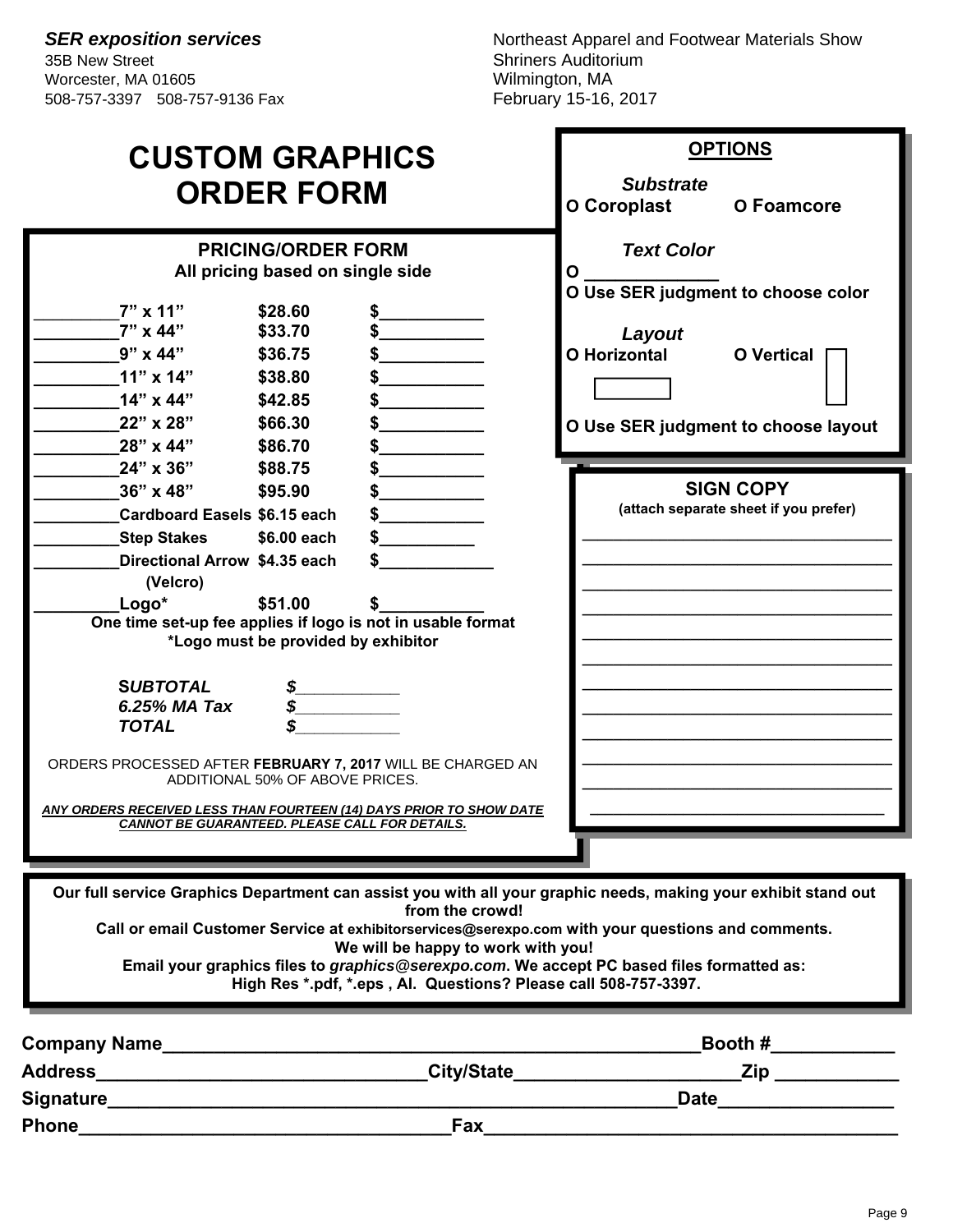Worcester, MA 01605 Shriners Auditorium (508) 757-3397 Wilmington, MA (508) 757-9136 (Fax) February 15-16, 2017 exhibitorservices@serexpo.com

TABLETOP

35B New Street **Northeast Apparel and Footwear Materials Show** 

# **MODULAR RENTAL EXHIBITS**

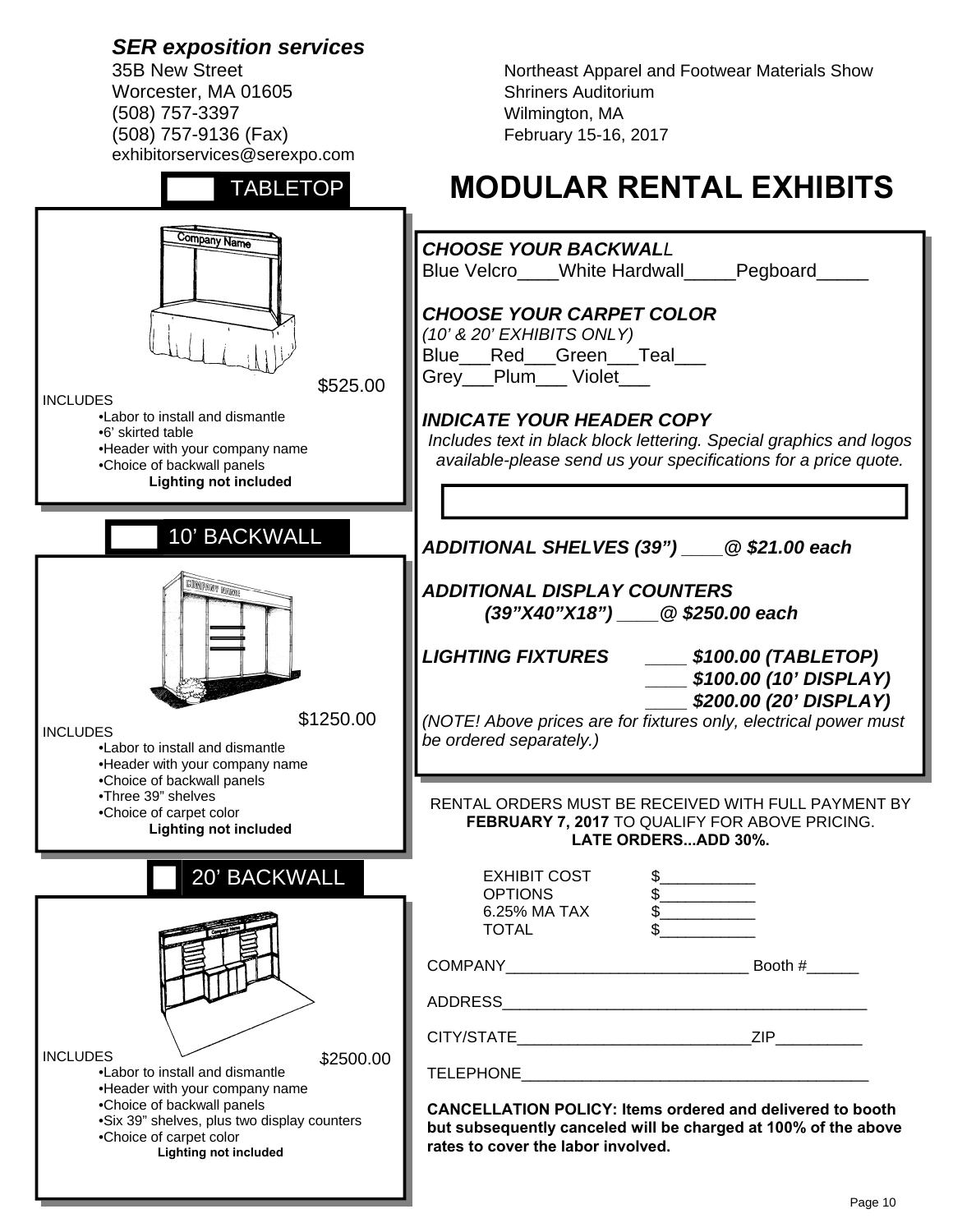*SER exposition services* Worcester, MA 01605 Shriners Auditorium (508) 757-3397 Wilmington, MA (508) 757-9136 (Fax) February 15-16, 2017 exhibitorservices@serexpo.com

35B New Street Northeast Apparel and Footwear Materials Show

## **Show Cases**

Alterations or custom colors may also be provided at an additional cost. *Where stated, lighting is included but electrical service is not.* This form must be returned to *SER exposition services* with your completed order form and payment in full by **FEBRUARY 7, 2017**. *Check box next to the appropriate option. Graphics not included but available at an additional cost.* 



| <b>ADDRESS</b>            | CITY                              | <b>STATE</b>                | ZIP |
|---------------------------|-----------------------------------|-----------------------------|-----|
| AUTHORIZED<br><b>NAME</b> | <b>TELEPHONE</b><br><b>NUMBER</b> | <b>FAX</b><br><b>NUMBER</b> |     |

**CANCELLATION POLICY: Items ordered and delivered to booth but subsequently canceled will be charged at 100% of the above rates to cover the labor involved.** Equipment is on a rental basis and remains the property of *SER exposition services*. Electrical service is not included.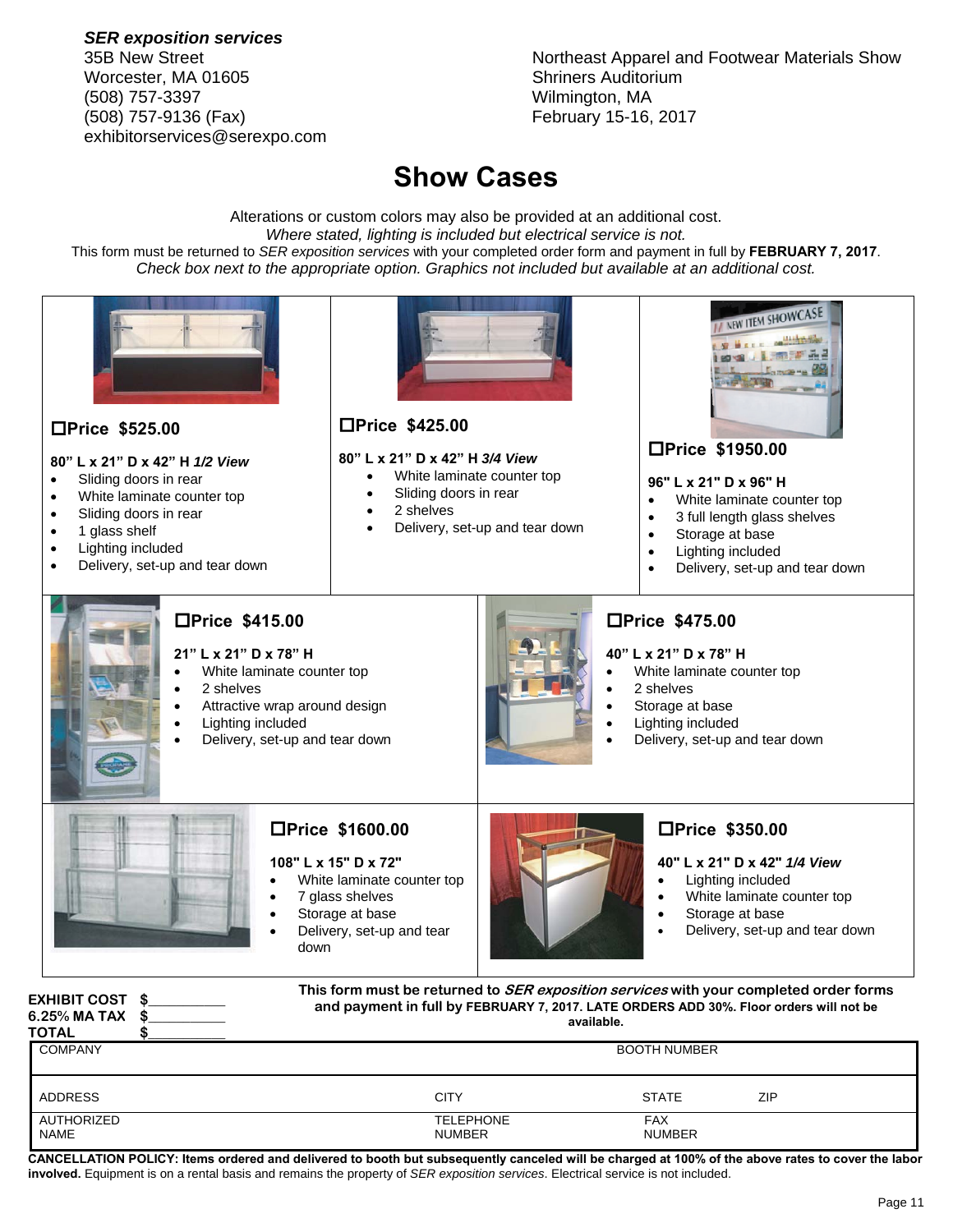Worcester, MA 01605 Shriners Auditorium (508) 757-3397 Wilmington, MA (508) 757-9136 (Fax) February 15-16, 2017 exhibitorservices@serexpo.com

**SER exposition services**<br>35B New Street **Northeast Apparel and Footwear Materials Show** 

## **COMPUTER KIOSK ORDER FORM**



| <b>Company Name</b>   |              | <b>Booth number</b> |
|-----------------------|--------------|---------------------|
| <b>Address</b>        | City         | <b>State</b><br>Zin |
| <b>Contact Person</b> | <b>Phone</b> | Fax                 |
| Signature             | <b>Date</b>  |                     |

**CANCELLATION POLICY: Items ordered and delivered to booth but subsequently canceled will be charged at 100% of the above rates to cover the labor involved.** ■ Discount prices are only available before February 7, 2017. ■ Sales tax must be included.■ Equipment is on a rental basis and remains the property of *SER exposition services*.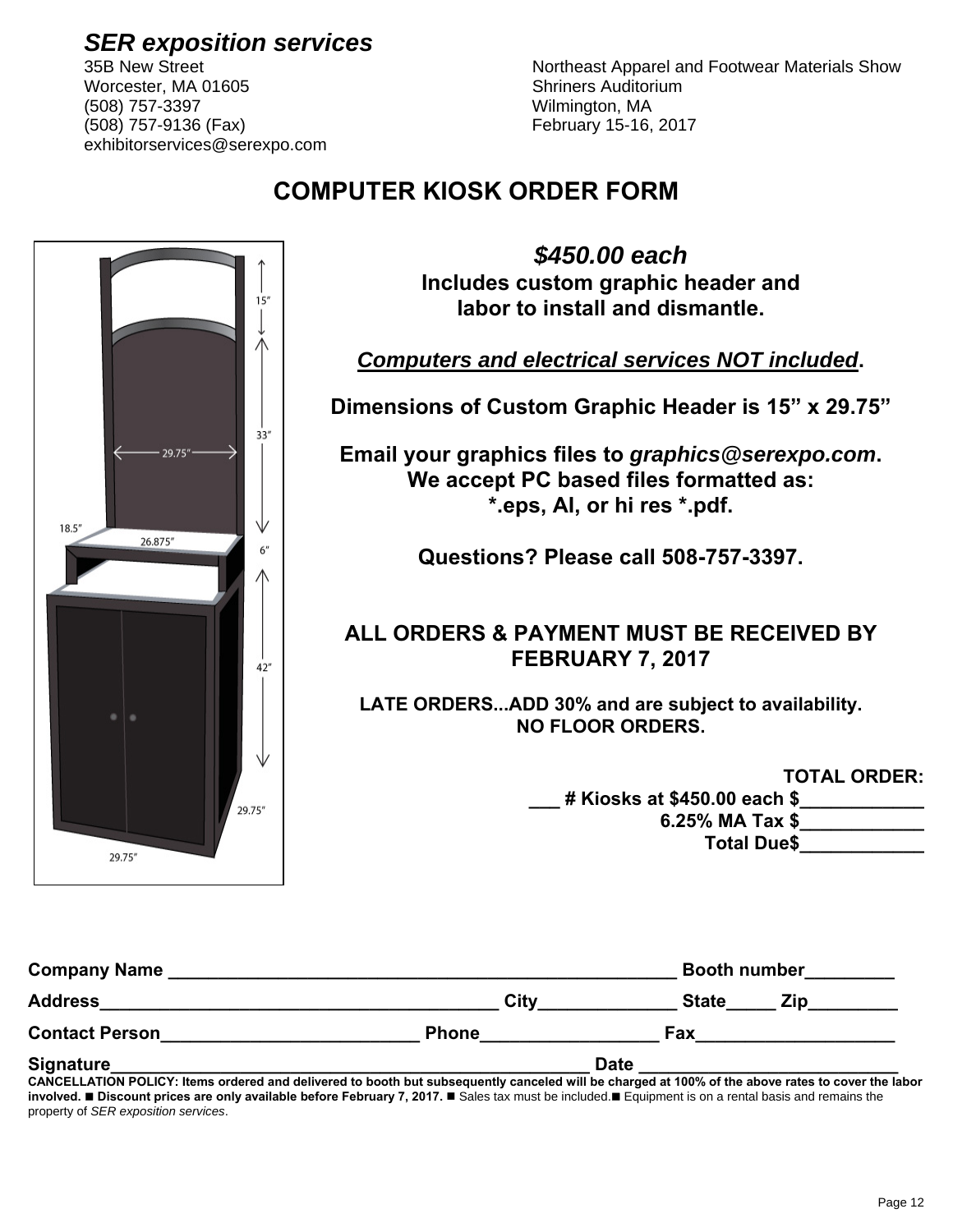*SER exposition services* 35B New Street

(508) 757-9136 (Fax) Wilmington, MA exhibitorservices@serexpo.com February 15-16, 2017

Worcester, MA 01605 Northeast Apparel and Footwear Materials Show<br>(508) 757-3397 (508) 67-3397 Shriners Auditorium

## **FLORAL ORDER FORM**

#### **ALL ORDERS & PAYMENT MUST BE RECEIVED BY FEBRUARY 7, 2017 LATE ORDERS ADD 30%**

|          | <b>LIVE TROPICAL PLANTS (RENTAL)</b> |            |       |
|----------|--------------------------------------|------------|-------|
| Quantity | <b>Description</b>                   | Unit Price | Гоtal |
|          | 2' - 3' Green Plant                  | \$65.00    |       |
|          | 4' - 5' Green Plant                  | \$85.00    |       |
|          | 6' Green Plant                       | \$100.00   |       |

#### **FRESH FLOWERS PURCHASE**

| Quantity | <b>Description</b>            | <b>Unit Price</b> | Total |
|----------|-------------------------------|-------------------|-------|
|          | <b>Potted Seasonal Plant</b>  | \$45.00           |       |
|          | <b>Cut Flower Arrangement</b> | \$66.00 Small     |       |
|          | <b>Cut Flower Arrangement</b> | \$86.00 Medium    |       |
|          | <b>Cut Flower Arrangement</b> | \$110.00 Large    |       |

#### **ALL PLANTS INCLUDE BASKETS**

Total Plants and Flowers \$\_\_\_\_\_\_\_\_\_\_\_ 6.25% MA Tax  $\qquad \qquad$  \$ Total \$

#### **Rental items missing from booth at close of show are the responsibility of the exhibitor. Plants not in booth at close of show will be charged at twice the rental price.**

On site orders dependent upon availability. All prices include delivery, maintenance, and pick-up. Payment must accompany order. A delivery charge of \$15.00 will apply on all orders of \$100.00 or less.

-----------------------------------------------------------------------------------------------------------------------------

| <b>Company Name</b>   |              | <b>Stand number</b> |
|-----------------------|--------------|---------------------|
| <b>Address</b>        | City         | <b>State</b><br>Zip |
| <b>Contact Person</b> | <b>Phone</b> | Fax                 |
| Signature             | <b>Date</b>  |                     |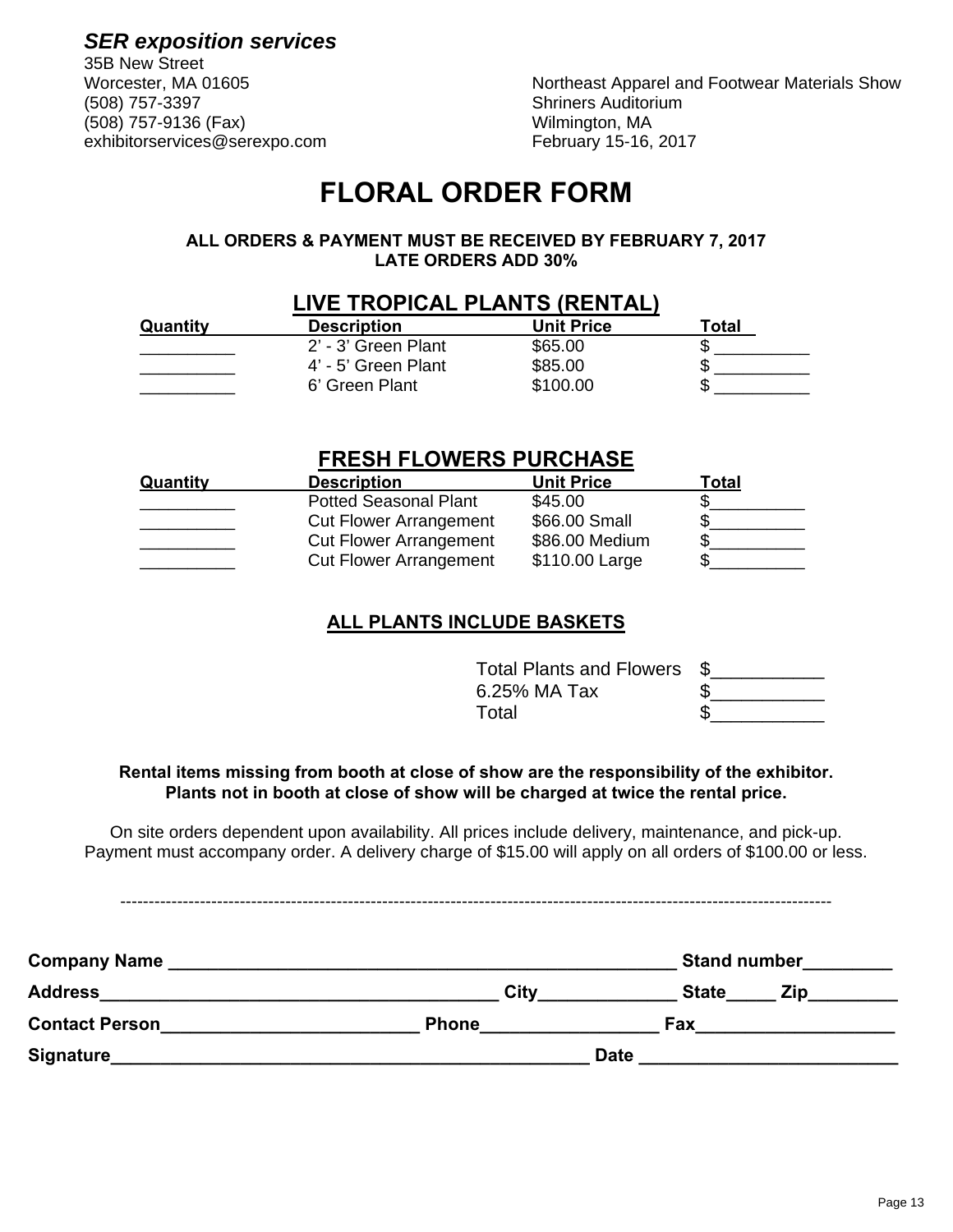35B New Street Northeast Apparel and Footwear Materials Show

### **MATERIAL HANDLING INFORMATION/RATE SCHEDULE**

| <b>CRATED/SKIDDED</b>                | Material that is skidded or is in any type of shipping container that can be unloaded at the dock with no additional handling<br>required.                                                                                                                                                                                             |
|--------------------------------------|----------------------------------------------------------------------------------------------------------------------------------------------------------------------------------------------------------------------------------------------------------------------------------------------------------------------------------------|
| <b>SPECIAL HANDLING</b>              | Material delivered by the carrier in such a manner that it requires additional handling, such as these types of unloading: ground,<br>side door, constricted space, designated place, mixed loads, and/or stacked shipments. Federal Express, DHL and UPS<br>shipments are included in this category due to their delivery procedures. |
| <b>LATE DELIVERY</b>                 | Shipments received at the advance warehouse after FEBRUARY 7, 2017 will be charged an additional 30%. Deliveries made to<br>the warehouse after exhibitor move-in has started will be billed an additional charge for delivery to Shriners Auditorium.                                                                                 |
| <b>RETURN TO</b><br><b>WAREHOUSE</b> | Shipments returned to SER warehouse at close of show for reforwarding or storage will be charged an additional \$10.00 per<br>100 lbs with a minimum of \$75.00                                                                                                                                                                        |
| <b>OVERTIME (OT)</b>                 | Overtime hours are Monday through Friday, 4:30 PM to 8:00 AM; Saturdays, Sundays and observed holidays; any outbound<br>shipments where driver has not checked in before 4:30 PM; additionally, when warehouse freight is moved into or out of exhibit<br>site on overtime.                                                            |

**ADVANCE SHIPMENTS TO WAREHOUSE Shipments may arrive on or before: FEBRUARY 7, 2017** 

**Warehouse Shriners Auditorium** 

*Advance shipments will be charged at the following rates in accordance with the move-in and move-out schedule.* 

## **DIRECT SHIPMENTS TO SHRINERS AUDITORIUM Shipments may only arrive only on: FEBRUARY 14, 2017**

*Direct shipments will be charged at the following rates in accordance with the move-in and move-out schedule.* 

| <b>ADVANCE SHIPMENTS TO WAREHOUSE</b>                                                                                                                               | DIRECT SHIPMENTS TO SHRINERS AUDITORIUM                                                                                                                                                            |
|---------------------------------------------------------------------------------------------------------------------------------------------------------------------|----------------------------------------------------------------------------------------------------------------------------------------------------------------------------------------------------|
| <b>COMPANY NAME AND BOOTH #</b><br>NORTHEAST APPAREL AND FOOTWEAR<br><b>MATERIALS SHOW:</b><br>c/o SER exposition services<br>35B New Street<br>Worcester, MA 01605 | <b>COMPANY NAME AND BOOTH#</b><br>NORTHEAST APPAREL AND FOOTWEAR MATERIALS<br><b>SHOW:</b><br>c/o SER exposition services<br><b>Shriners Auditorium</b><br>99 Fordham Road<br>Wilmington, MA 01887 |

| 200 lbs.<br>min per<br>shipment | <b>ADVANCE SHIPMENTS</b><br><b>CRATED/SKIDDED</b> |                | <b>ADVANCE SHIPMENTS</b><br><b>SPECIAL HANDLING</b> |                | <b>DIRECT SHIPMENTS</b><br><b>CRATED/SKIDDED</b> |                | <b>DIRECT SHIPMENTS</b><br><b>SPECIAL HANDLING</b> |          |
|---------------------------------|---------------------------------------------------|----------------|-----------------------------------------------------|----------------|--------------------------------------------------|----------------|----------------------------------------------------|----------|
|                                 | Per 100 lbs                                       | <b>Minimum</b> | Per 100 lbs                                         | <b>Minimum</b> | Per 100 lbs                                      | <b>Minimum</b> | Per 100 lbs                                        | Minimum  |
| ST/ST                           | \$69.00                                           | \$138.00       | \$89.70                                             | \$179.40       | \$65.00                                          | \$130.00       | \$84.50                                            | \$169.00 |
| ST/OT                           | \$89.70                                           | \$179.40       | \$110.40                                            | \$220.80       | \$84.50                                          | \$169.00       | \$104.00                                           | \$208.00 |
| <b>OT/OT</b>                    | \$110.40                                          | \$220.80       | \$131.10                                            | \$262.20       | \$104.00                                         | \$208.00       | \$123.50                                           | \$247.00 |

**SMALL SHIPMENTS** (Items that DO NOT ship out) Cartons and envelopes received without documentation will be delivered without guarantee of piece count or condition. Maximum weight is 25 pounds, per shipment, per delivery. Only Federal Express, UPS, & DHL shipments can be considered as small packages. **If small packages are shipped out, the prices will be changed to reflect the above roundtrip rates.**

| <b>Small Shipment Flat Rate</b>                                                                                                                                | \$65.00                                                                                                        | \$65.00                                                                     |
|----------------------------------------------------------------------------------------------------------------------------------------------------------------|----------------------------------------------------------------------------------------------------------------|-----------------------------------------------------------------------------|
|                                                                                                                                                                | <b>CALCULATE ESTIMATED MATERIAL HANDLING CHARGES</b>                                                           |                                                                             |
| Our shipment will be delivered to: □Advance WH □Shriners Auditorium<br>We are shipping $\qquad$ lbs. $@$ \$ _____ per 100 lbs<br>200 lbs. minimum per shipment |                                                                                                                | Estimate $=$ \$<br>Late Arrival Surcharge add $30\% = $$<br>$Total Due = $$ |
|                                                                                                                                                                | We understand this is an estimate. Invoicing will be done from actual weight and adjustments made accordingly. |                                                                             |
| <b>COMPANY NAME</b>                                                                                                                                            |                                                                                                                | BOOTH#                                                                      |
| <b>CONTACT NAME</b>                                                                                                                                            |                                                                                                                | <b>PHONE</b>                                                                |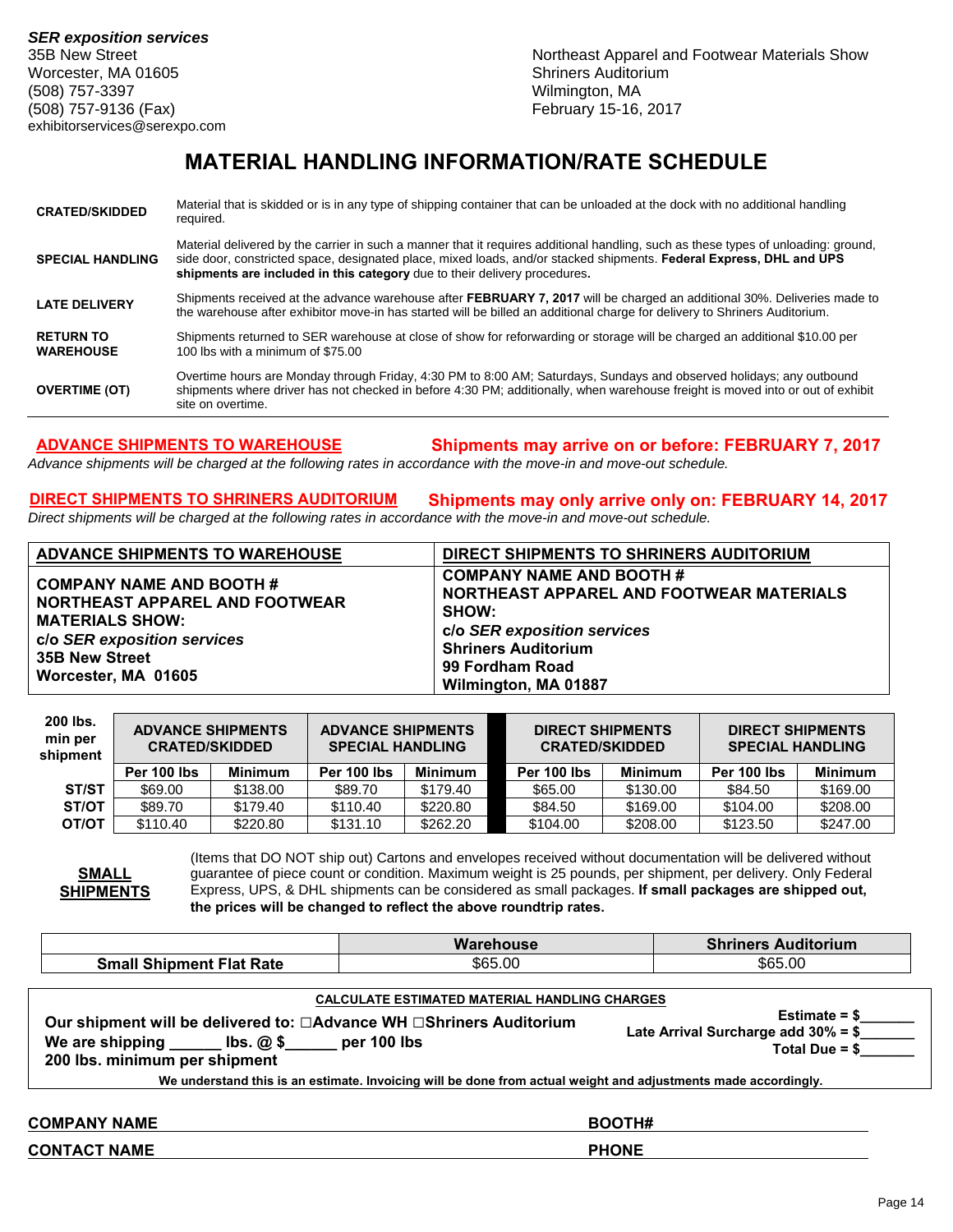*SER exposition services* Worcester, MA 01605 Shriners Auditorium (508) 757-3397 Wilmington, MA (508) 757-9136 (Fax) February 15-16, 2017 exhibitorservices@serexpo.com

35B New Street Northeast Apparel and Footwear Materials Show

#### **MATERIAL HANDLING ORDER FORM**

Complete this order form and return promptly to *SER exposition services*. **All shipments must be prepaid** and should be shipped to arrive at our warehouse no later than one week prior to the initial installation date to avoid late delivery charges. **Late shipments** are subject to additional handling and delivery charges. **Direct shipments** sent to **Shriners Auditorium** prior to exhibitor set up **will be refused.**

#### **ALL MATERIAL HANDLING CHARGES MUST BE PREPAID PRIOR TO SHOW OPENING Collect Shipments will not be accepted ALL ORDERS & PAYMENT MUST BE RECEIVED BY FEBRUARY 7, 2017**

| <b>INBOUND SHIPMENTS</b>                                                                                                                                                                                                                                                                                                  |                                                                                                                                     |
|---------------------------------------------------------------------------------------------------------------------------------------------------------------------------------------------------------------------------------------------------------------------------------------------------------------------------|-------------------------------------------------------------------------------------------------------------------------------------|
| $\Box$ We will be shipping to warehouse                                                                                                                                                                                                                                                                                   | $\Box$ We will be shipping direct to Shriners Auditorium<br>(must arrive only on the official exhibitor move in day)                |
|                                                                                                                                                                                                                                                                                                                           |                                                                                                                                     |
| Carrier*:<br>(*FedEx, UPS & DHL additional charges apply)                                                                                                                                                                                                                                                                 |                                                                                                                                     |
|                                                                                                                                                                                                                                                                                                                           |                                                                                                                                     |
|                                                                                                                                                                                                                                                                                                                           |                                                                                                                                     |
|                                                                                                                                                                                                                                                                                                                           |                                                                                                                                     |
| handling Information/Rate Schedule.                                                                                                                                                                                                                                                                                       | *All orders are subject to the Liability and Insurance Bulletin and the Terms and Conditions as set forth on page 2 of the Material |
| <b>OUTBOUND SHIPMENTS – AFTER THE SHOW:</b> All freight will be shipped third party, prepaid at the close of the show. If you<br>outside carrier MUST BE picked up at break of show during the specified times.                                                                                                           | want to ship your freight by any other means, it will be your responsibility to make ALL arrangements. Freight being handled by an  |
| CHECK appropriate arrangement:<br>$\Box$ Will not ship out at the end of the show.<br>□ Freight arrangements will be handled by exhibitor. □Van Line □Air Freight □Other_________________<br>$\Box$ Freight arrangements will be handled by SER Logistics. (fill in below, freight charges will be added to your invoice) |                                                                                                                                     |
|                                                                                                                                                                                                                                                                                                                           |                                                                                                                                     |
|                                                                                                                                                                                                                                                                                                                           |                                                                                                                                     |
|                                                                                                                                                                                                                                                                                                                           |                                                                                                                                     |
|                                                                                                                                                                                                                                                                                                                           |                                                                                                                                     |
| $\Box$ Steel banding at \$1.10 per linear foot, including labor. \$50.00 MINIMUM<br>□ Shrink wrap at \$25.25 per skid ______ # x \$25.25 = ______                                                                                                                                                                         |                                                                                                                                     |
| Company Name: <u>Company Name:</u> Company Name: Company Name: Company Name: Company Name: Company Name: Company Name: Company Name: Company Name: Company Name: Company Name: Company Name: Company Name: Company Name: Company Na                                                                                       | Booth $#$                                                                                                                           |
|                                                                                                                                                                                                                                                                                                                           | <b>IMPORTANT:</b> Whether you are shipping common carrier or other means, you must complete a Bill of Lading and return it to       |

the *SER exposition services*. Also, please have all freight properly secured and **LABELED. 100% OF ESTIMATED CHARGES MUST BE REMITTED WITH ORDER**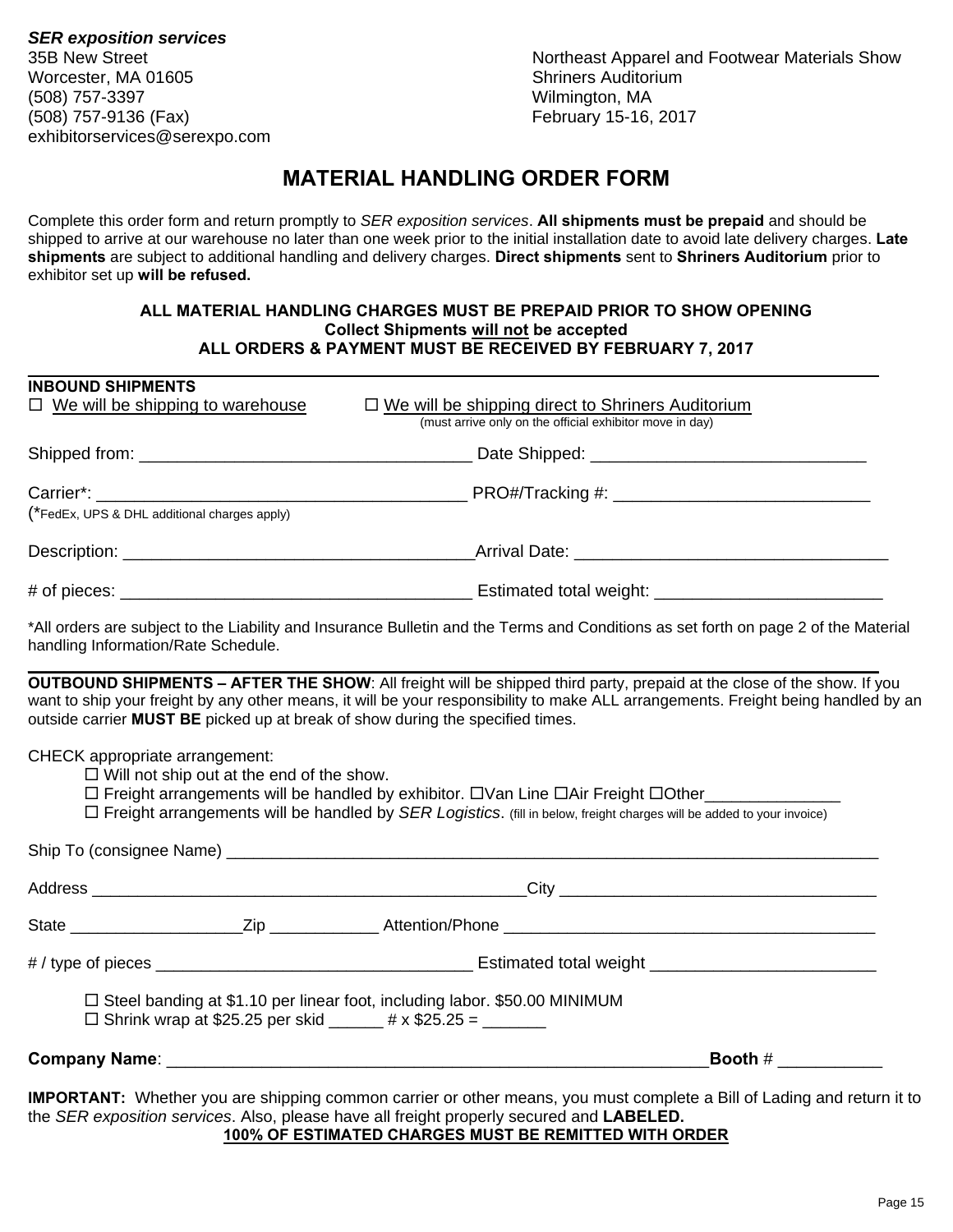## **ADVANCE SHIPPING TO WAREHOUSE LABELS**

|              | <b>EXHIBIT MATERIAL</b>                                                               | <b>SER exposition services</b><br>"Where every great show begins." |
|--------------|---------------------------------------------------------------------------------------|--------------------------------------------------------------------|
| <b>HOUSE</b> | Rush to:                                                                              |                                                                    |
|              |                                                                                       | Exhibitor                                                          |
| WAREI        |                                                                                       | ∩f<br># of Pieces<br>Booth #                                       |
| P            |                                                                                       | <b>SER exposition services</b>                                     |
|              |                                                                                       | <b>35B New Street</b>                                              |
| DVANCE       | NORTHEAST APPAREL AND FOOTWEAR<br><b>MATERIALS SHOW</b><br><b>SHRINERS AUDITORIUM</b> | Worcester, MA 01605                                                |
|              | <b>WILMINGTON, MA</b><br><b>FEBRUARY 15-16, 2017</b>                                  | Late to warehouse charges apply after:<br><b>FEBRUARY 7, 2017</b>  |
|              |                                                                                       |                                                                    |

| Щ             | <b>EXHIBIT MATERIAL</b>                              | <b>SER exposition services</b><br>""Where every great show begins." |
|---------------|------------------------------------------------------|---------------------------------------------------------------------|
| ous           | Rush to:                                             |                                                                     |
|               |                                                      | Exhibitor                                                           |
| <b>WAREH</b>  |                                                      | ∩f<br>Booth #<br># of Pieces                                        |
|               |                                                      |                                                                     |
|               |                                                      | <b>SER exposition services</b>                                      |
|               | <b>NORTHEAST APPAREL AND FOOTWEAR</b>                | <b>35B New Street</b>                                               |
| <b>DVANCE</b> | <b>MATERIALS SHOW</b><br><b>SHRINERS AUDITORIUM</b>  | Worcester, MA 01605                                                 |
|               | <b>WILMINGTON, MA</b><br><b>FEBRUARY 15-16, 2017</b> | Late to warehouse charges apply after:                              |
|               |                                                      | FEBRUARY 7, 2017                                                    |

 $\times\hspace{0.1cm} \times \hspace{0.1cm} \times\hspace{0.1cm} \times\hspace{0.1cm} \times\hspace{0.1cm} \times\hspace{0.1cm} \times\hspace{0.1cm} \times\hspace{0.1cm} \times\hspace{0.1cm} \times\hspace{0.1cm} \times\hspace{0.1cm} \times\hspace{0.1cm} \times\hspace{0.1cm} \times\hspace{0.1cm} \times\hspace{0.1cm} \times\hspace{0.1cm} \times\hspace{0.1cm} \times\hspace{0.1cm} \times\hspace{0.1cm} \times\hspace{0.1cm}$ 

- **These shipping labels are provided for your convenience to assist in preparing shipments to the advance warehouse.**
- **Please cut where indicated and affix one to each piece of your shipment.**
- **Please make additional copies of these labels as needed.**
- **Note the warehouse is not temperature controlled.**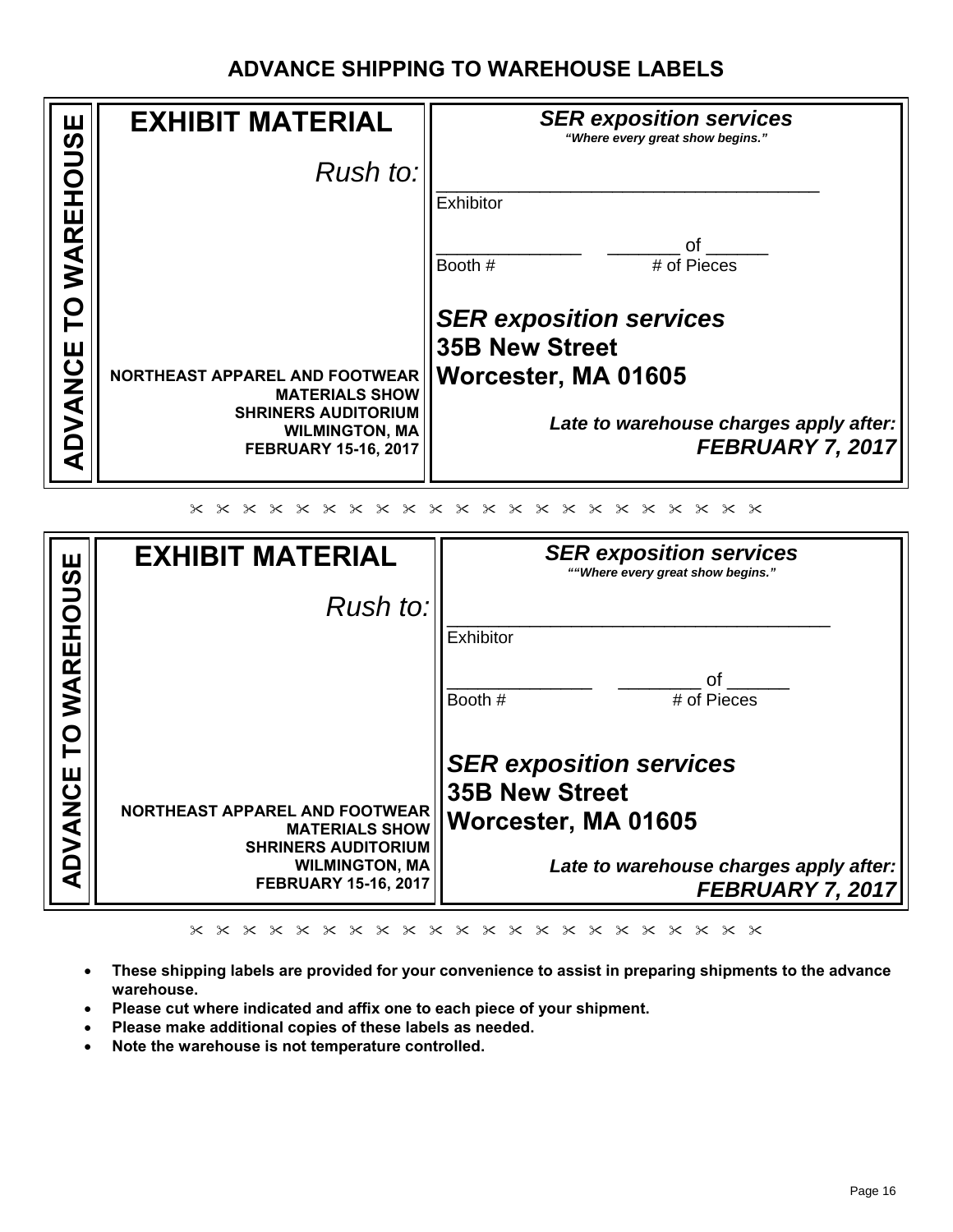#### **DIRECT SHIPMENTS TO SHRINERS AUDITORIUM LABELS**

|                 | <b>EXHIBIT MATERIAL</b>                                                            | <b>SER exposition services</b><br>"Where every great show begins." |
|-----------------|------------------------------------------------------------------------------------|--------------------------------------------------------------------|
| щ               | Rush to:                                                                           |                                                                    |
|                 |                                                                                    | Exhibitor                                                          |
| <b>HIS NORS</b> |                                                                                    | Ωf<br>Booth #<br># of Pieces                                       |
| O               |                                                                                    | c/o SER exposition services<br><b>Shriners Auditorium</b>          |
| <b>DIRECT</b>   | <b>NORTHEAST APPAREL AND FOOTWEAR</b><br><b>MATERIALS SHOW</b>                     | 99 Fordham Road                                                    |
|                 | <b>SHRINERS AUDITORIUM</b><br><b>WILMINGTON, MA</b><br><b>FEBRUARY 15-16, 2017</b> | Wilmington, MA 01887                                               |
|                 |                                                                                    | <b>Exhibitor move-in begins:</b><br><b>FEBRUARY 14, 2017</b>       |
|                 |                                                                                    |                                                                    |

| ш           | <b>EXHIBIT MATERIAL</b>                                                            | <b>SER exposition services</b><br>"Where every great show begins."                                                             |
|-------------|------------------------------------------------------------------------------------|--------------------------------------------------------------------------------------------------------------------------------|
| $rac{1}{3}$ | Rush to:                                                                           |                                                                                                                                |
| SHOW        |                                                                                    | Exhibitor<br>Ωf                                                                                                                |
| 巴<br>K      | NORTHEAST APPAREL AND FOOTWEAR<br><b>MATERIALS SHOW</b>                            | Booth #<br># of Pieces<br>clo SER exposition services<br><b>Shriners Auditorium</b><br>99 Fordham Road<br>Wilmington, MA 01887 |
|             | <b>SHRINERS AUDITORIUM</b><br><b>WILMINGTON, MA</b><br><b>FEBRUARY 15-16, 2017</b> | <b>Exhibitor move-in begins:</b><br><b>FEBRUARY 14, 2017</b>                                                                   |

- **These shipping labels are provided for your convenience to assist in preparing shipments direct to Shriners Auditorium.**
- **Please cut where indicated and affix one to each piece of your shipment.**
- **Please make additional copies of these labels as needed.**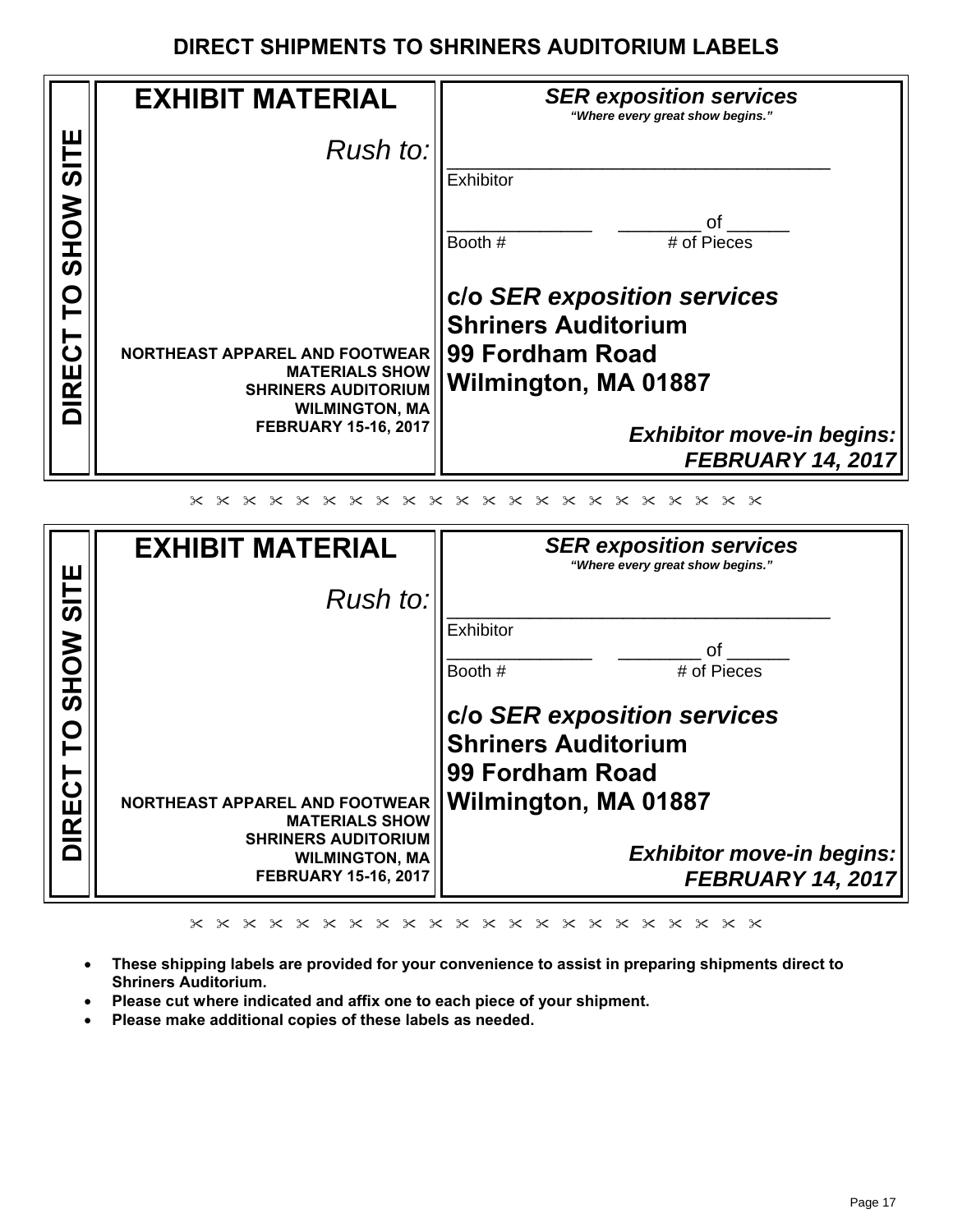#### **MATERIAL HANDLING INFORMATION**

**LIABILITIES:** The terms and conditions of *SER exposition services* Liability and Insurance Bulletin apply to all shipments. Shipments made according to the above instructions shall constitute acceptance by the exhibitor of said limits.

**SHIPMENTS ARRIVING WITHOUT ADVANCE WRITTEN ORDER will automatically be handled and charged as** described herein and the consignment or delivery of a shipment to *SER exposition services* by an exhibitor (and/or other shipper acting on behalf of an exhibitor) shall be construed as an acceptance of the terms and conditions set forth herein.

**END OF SHOW** Outbound material handling agreement must be filled out and returned to the Exhibitor Service Desk. If designated carriers are to be used, the exhibitor must make those arrangements directly with the carrier. If designated carrier fails to arrive at Shriners Auditorium during the required time frame, shipment will be reconsigned to house carrier. If no return information is provided, freight will be returned to warehouse and storage charges will be applied.

**ABANDONED EXHIBIT MATERIALS AT CLOSE OF SHOW** left without reforwarding instructions will be shipped out or returned to our warehouse at the discretion of *SER exposition services*. Exhibitors whose freight is returned to the warehouse will be contacted by *SER exposition services*. NO LIABILITY WILL BE ASSUMED AS A RESULT OF SUCH RE-ROUTING OR HANDLING.

#### **LIABILITY AND INSURANCE BULLETIN**

*SER exposition services* shall not be responsible for damage to uncrated materials improperly packed or concealed damage.

*SER exposition services* shall not be responsible for loss, theft or disappearance of exhibitor's material after same have been delivered to the exhibitor's booth.

*SER exposition services* shall not be responsible for loss, theft or disappearance of materials before they are picked up from exhibitor's booth for re-loading after the show. Bills of lading covering outgoing shipments which are furnished to *SER exposition services* by exhibitors will be checked at time of actual pickup from booth and corrections made where discrepancies occur.

*SER exposition services* shall not be responsible for loss, damage or delay due to fire, Act of God, strikes, lockouts or work stoppages of any kind or to any causes beyond its control.

*SER exposition services* is not a motor carrier or broker and does not perform transportation or brokerage services. With respect to any request for transportation by the exhibitor, *SER exposition services* will refer exhibitor's request to a transportation broker, who will arrange for the transportation of exhibitor's booth via duly registered motor carriers. *SER exposition services* is not a party to any bills of lading issued by motor carriers to exhibitor for the transportation of exhibitor's booth or goods, and the terms of any bills of lading shall be determined as between the motor carrier and exhibitor. Under no circumstances will *SER exposition services* have any liability for loss, damage, or delay to any shipment caused by or resulting from the transportation services of a motor carrier.

**DAMAGE TO SHIPMENTS:** *SER exposition services* liability shall be limited to the physical loss or damage to the specific article which is lost or damaged and in any event *SER exposition services*' maximum liability shall be limited to \$0.30 per pound, maximum \$50.00 per claim. *SER exposition services* shall not be liable to any extent whatsoever, for any actual, potential or assumed loss of profits or revenues, or for any collateral costs, which may result from any loss or damage to an exhibitor's materials which may make it impossible or impractical to exhibit same.

#### **INSURANCE**

It is understood that *SER exposition services* is not an insurer, that insurance, if any, should be obtained by the exhibitor. It is suggested that exhibitors arrange all risk coverage. This can be done by endorsements to existing policies. Exhibitor's materials should be insured from the time that they leave their firm until they are returned after the close of the Show. The consignment or delivery of a shipment to *SER exposition services* by an exhibitor, or by any shipper on behalf of the exhibitor, shall be construed as an acceptance by such exhibitor (and/or other shipper) of the terms and conditions set forth in this Bulletin.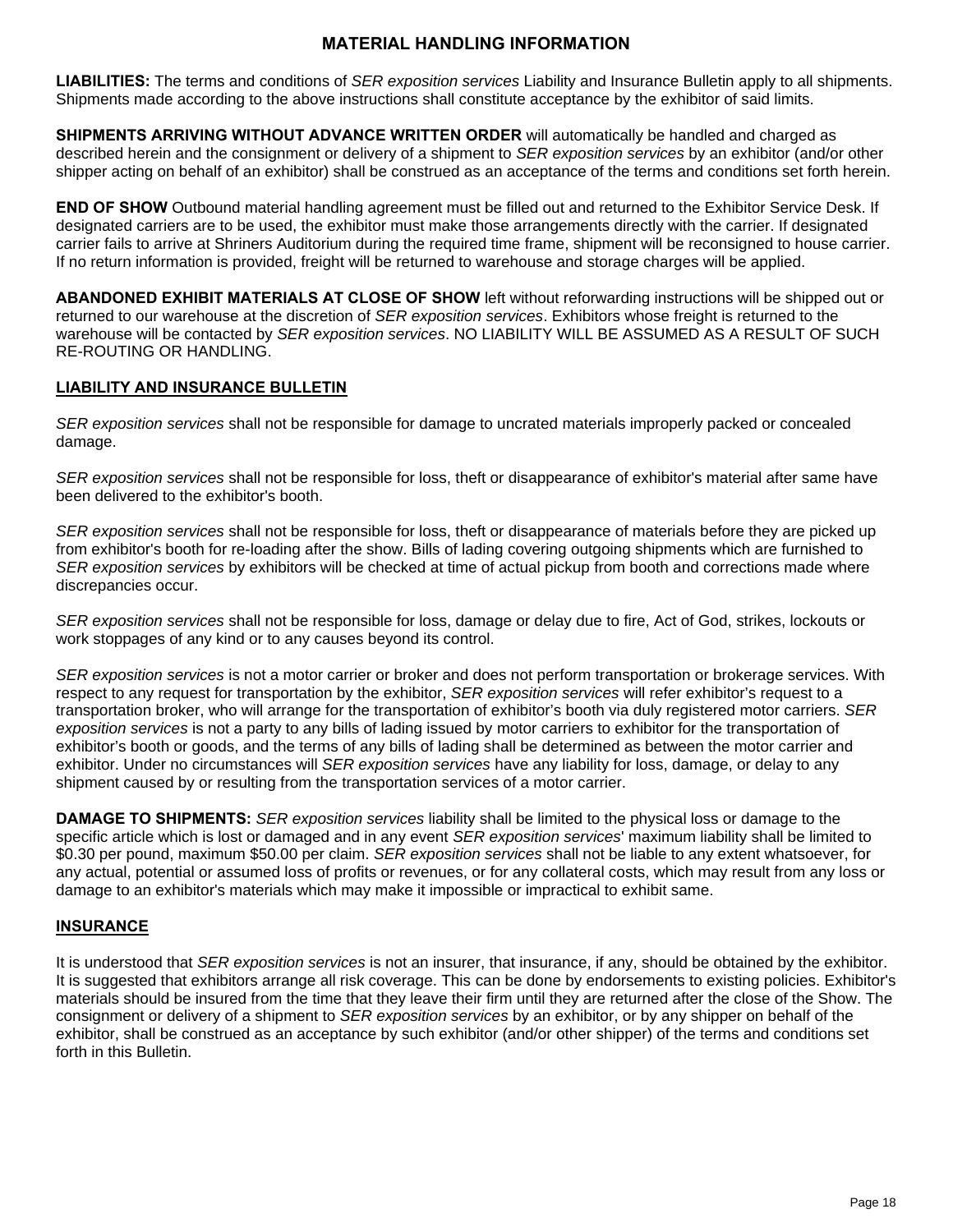Worcester, MA 01605 Shriners Auditorium (508) 757-3397 Wilmington, MA (508) 757-9136 (Fax) February 15-16, 2017

## **Shipping Definitions**

#### *CRATED SHIPMENTS*

• Containerized freight, items shipped in protective containers.

#### *UNCRATED SHIPMENTS*

• Items shipped outside of protective containers, typically shipped either loosely loaded and/or pad wrapped in trailers.

#### *VAN LINE SHIPMENTS*

•Shipment of exhibit properties via van lines, often consisting of large pieces, crated or uncrated, such as furniture or exhibit materials.

#### *SPECIAL HANDLING*

•Applies to exhibit shipments requiring extra labor, equipment, or time for delivery to exhibit space. •Shipments via **Non Standard Carriers** such as FedEx, UPS and DHL are included in this category due to their delivery procedures.

#### *OVERTIME (OT)*

•Monday - Friday prior to 8:00 AM and after 4:30 PM. Also, all day Saturday, Sunday and observed holidays.

• Additionally, shipments are subject to overtime if moved into or out of Shriners Auditorium during overtime hours.

The Material Handling charge from *SER exposition services* for handling your freight should not be confused with the cost from your carrier to transport your freight to and from the show.

35B New Street Northeast Apparel and Footwear Materials Show

## **Money Saving Tips**

*Helpful Hint for Small Shipments! To reduce material handling costs, ship all materials in one shipment, not several shipments. See EXAMPLE of savings below.* 

*\*\*Prices are example prices only, not actual MH pricing\*\** 

*Before the show…* 



**— Shipped as three separate shipments —** 

#### *RECEIVED (example):*

| 54 lb charged @ 200 lb min x \$88.00/cwt\$176.00  |  |
|---------------------------------------------------|--|
| 59 lb charged @ 200 lb min x \$88.00/cwt\$176.00  |  |
| 72 lb charged @ 200 lb min x \$88.00/cwt \$176.00 |  |
| 185 lb TOTAL COST: \$528.00                       |  |



#### **-Shipped everything together as a single shipment-**

#### *RECEIVED (example):*

3 pieces totaling 185 lb @ 200 lb min x \$88.00/cwt = \$176.00 **185 lb TOTAL COST…\$176.00** 

#### **TOTAL SAVINGS…\$352.00**

#### *After the show…*

1) Obtain a Bill of Lading from the *SER exposition services*  Service Desk.

2) Once your freight is packed and ready to ship, complete and return the Bill of Lading form to the *SER exposition services* Service Desk.

3) If not using *SER Logistics*, you must make and confirm arrangements for pick-up with your choice of carriers. 4) Be sure your chosen carrier is declared on the Bill of Lading.

5) Make sure all crates, packages, etc. are clearly addressed (remove all old address labels).

\*Failure to follow these steps could result in freight being rerouted through *SER Logistics* and assessed additional shipping or handling charges.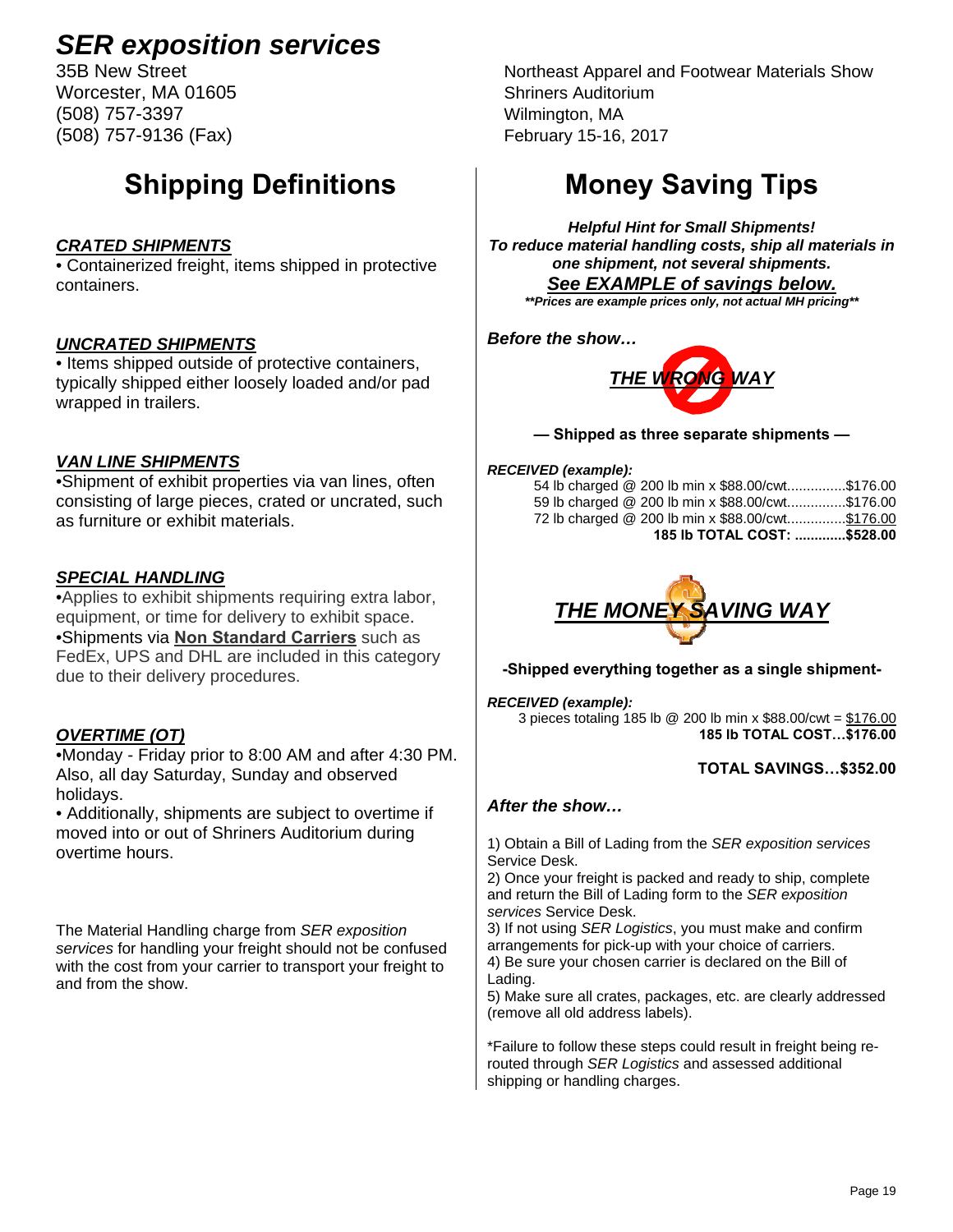Worcester, MA 01605 Shriners Auditorium (508) 757-3397 Wilmington, MA (508) 757-9136 (Fax) February 15-16, 2017

# 35B New Street Northeast Apparel and Footwear Materials Show

## *FAQ's (frequently asked questions)*

#### **HOW DO I SHIP TO THE ADVANCE WAREHOUSE?**

We will accept freight beginning 30 days prior to show move-in.

 To ensure timely arrival of your materials for the show, freight should arrive by the deadline date listed on the Material Handling Order Form. Your freight will be accepted after the deadline date, but additional charges will be incurred.

 The warehouse will receive shipments Monday through Friday 8:00 a.m. to 4:30 p.m. No appointment is necessary.

 The warehouse will accept crates, cartons, skids, trunks/cases and carpets.

 All shipments must have a bill of lading or delivery slip showing the number of pieces, type of merchandise and weight.

Certified weight tickets must accompany all shipments.

#### **HOW DO I SHIP TO SHRINERS AUDITORIUM?**

 Freight will be accepted only during exhibitor move in. Please refer to the Exhibitor Information page at the beginning of this Exhibitor Services Manual for specific exhibitor move-in dates and times.

 All shipments must have a bill of lading or delivery slip showing the number of pieces, type of merchandise and weight.

Certified weight tickets must accompany all shipments.

 Be sure to check your service manual if you are targeted for a specific date or time.

#### **WHAT ABOUT PREPAID OR COLLECT SHIPPING CHARGES?**

 We do not accept collect shipments. Collect shipments will be returned to the delivery carrier.

 To ensure that your freight does not arrive collect, mark your bill of lading prepaid.

 Prepaid designates that the transportation charges will be paid by the exhibitor or a third party.

#### **HOW SHOULD I LABEL MY FREIGHT?**

 The label should contain the exhibiting company name, booth number and the name of the event.

 The specific shipping address is located on the Material Handling Information page.

 We have also included in your service manual labels for you to copy and attach to pieces as needed.

 Try to label every piece that is skidded with at least your name and booth number.

#### **WHAT HAPPENS TO MY EMPTY CONTAINERS DURING THE SHOW?**

 Pick up "STORAGE" labels at the *SER exposition services* Service Desk. Place a label on each container. Please consolidate containers if possible. Labeled containers will be picked up periodically and stored during the show.

 At the close of the show, the empty containers will be returned to the booths in random order. Depending upon the size of the show, this process may take several hours.

#### **HOW DO I PROTECT MY MATERIALS AFTER THEY ARE DELIVERED TO THE SHOW OR BEFORE THEY ARE PICKED UP AFTER THE SHOW?**

 Consistent with trade show industry practices, there may be a lapse of time between the delivery of your shipment(s) to your booth and your arrival. The same is true for the outbound phase of the show - the time between your departure and the actual pickup of your materials. During these times, your materials will be left unattended. *SER exposition services* will not be responsible or liable for any loss, damage, theft or disappearance of exhibitor's material after it has been delivered to the booth. We recommend that you hire security services from the facility or Show Management

#### **HOW DO I SHIP MY MATERIALS AFTER THE CLOSE OF THE SHOW?**

 For your convenience, *SER Logistics* will be on site to handle outbound transportation.

 Each shipment must have a completed Bill of Lading form in order to ship materials from the show. All pieces must be labeled individually. (You can pick up a bill of lading from the *SER exposition services* Service Desk.)

 After materials are packed, labeled, and ready to be shipped, the completed Bill of Lading must be turned in at the *SER exposition services* Service Desk. DO NOT leave the bill of lading in your booth.

Provide your designated carrier with pickup information.

• Please refer to the Exhibitor Information page at the beginning of this Exhibitor Services Manual for specific dates and times. In the event that your selected carrier fails to show on final move-out day your shipment will be rerouted through *SER Logistics*.

 You must notify your carrier of the dates and times of pick-up if you are not using *SER Logistics*.

#### **DO I NEED INSURANCE?**

Be sure your materials are insured from the time they leave your firm until they are returned after the show. It is suggested that exhibitors arrange all-risk coverage. This can be done by adding riders to your existing policies.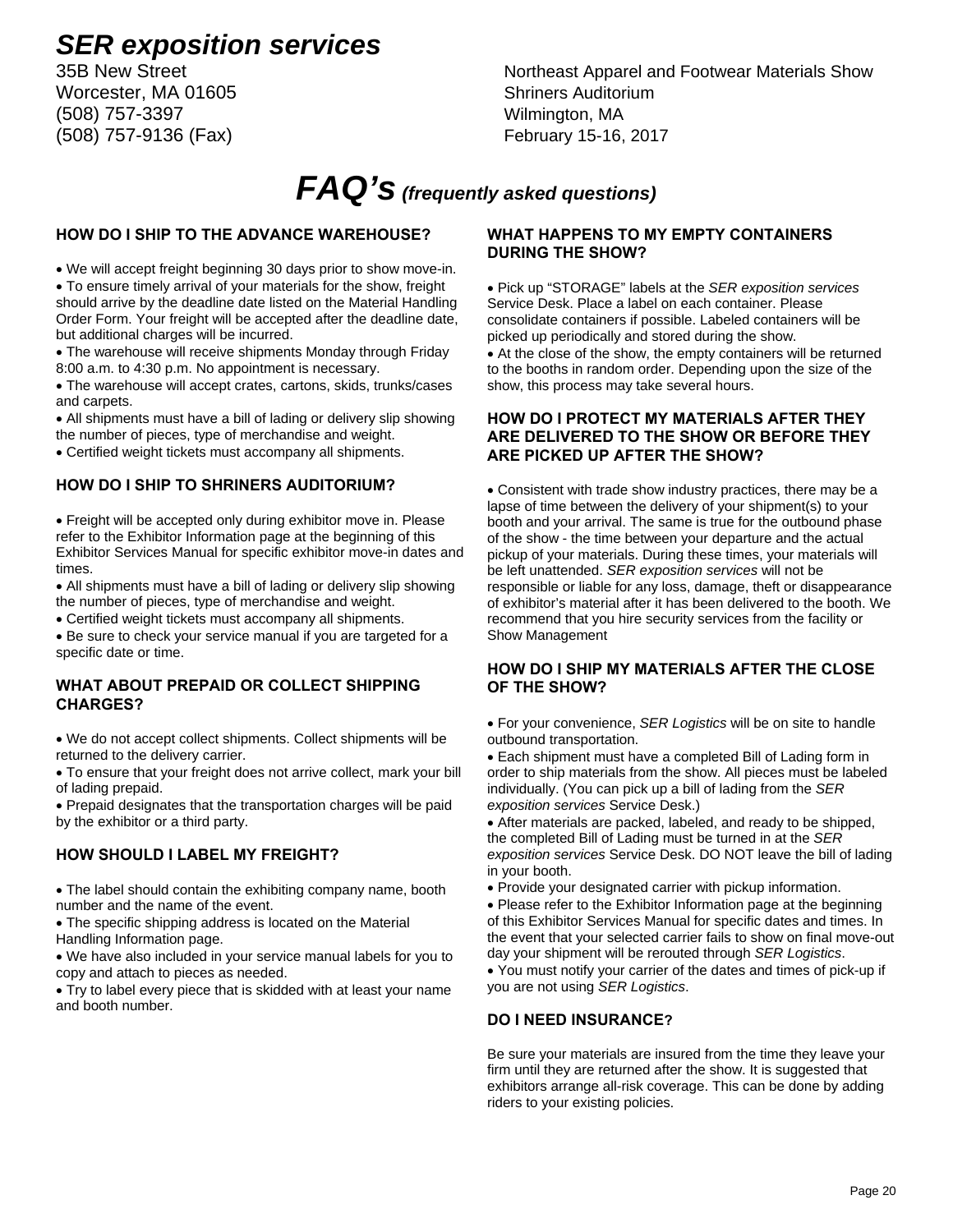Worcester, MA 01605 Shriners Auditorium (508) 757-3397 Wilmington, MA (508) 757-9136 (Fax) February 15-16, 2017 exhibitorservices@serexpo.com

*SER exposition services* 35B New Street Northeast Apparel and Footwear Materials Show

#### **ADVANCE LABOR ORDER FORM**

STRAIGHT TIME RATES: \$71.50 per man-hour 8:00 AM to 4:30 PM weekdays OVERTIME RATES: \$107.25 per man-hour Before 8:00 AM and after 4:30 PM weekdays and all hours Saturday, Sunday and Holidays

#### **ALL ORDERS & PAYMENT MUST BE RECEIVED BY FEBRUARY 7, 2017 ONE-HOUR MINIMUM CHARGE PER MAN. LABOR THEREAFTER IS CHARGED IN 1/2 HOUR INCREMENTS. LATE AND FLOOR ORDERS ADD 30%**

Starting time can be guaranteed only in those instances where men are requested for the start of the working day, 8:00 AM. One-hour minimum charge per man if not canceled with 24-hour notice**.** One-hour minimum charge per laborer for failure to check-in at specified time.

| <b>Advance Labor Order</b>  | <b>Date</b> | Time | #Laborers Requested | # of Hours per man |
|-----------------------------|-------------|------|---------------------|--------------------|
| Labor to Set Up             |             |      |                     |                    |
| Labor to Dismantle          |             |      |                     |                    |
| <b>Special Requirements</b> |             |      |                     |                    |

#### **SUPERVISION OF ALL LABOR IS REQUIRED. PLEASE INDICATE SUPERVISION PLAN:**

#### **Plan A - Exhibitor Supervision**

All work is performed under the supervision of the Exhibitor. **The exhibitor representative must CHECK-IN at the** *SER exposition services* **service desk to pick-up labor ordered and must CHECK OUT labor at the** *SER exposition services* **service desk upon completion of the work.** *SER exposition services* **is not allowed to proceed without exhibitor representative.** 

\_\_\_\_\_\_\_\_\_\_\_\_\_\_\_\_\_\_\_\_\_\_\_\_\_\_\_\_\_\_\_\_\_\_\_\_\_\_\_ \_\_\_\_\_\_\_\_\_\_\_\_\_\_\_\_\_\_\_\_\_\_\_\_\_\_\_\_\_\_\_\_\_\_\_\_\_\_\_ Name Company

#### **Plan B -** *SER exposition services* **Installation and Dismantle Supervision without exhibitor present.**

All work is done under the direction of *SER exposition services* personnel. Our charge for this service is 30% of your total labor bill. (\$45.00 minimum).

*SER exposition services* **is authorized to set-up exhibit.** *SER exposition services* **is authorized to dismantle exhibit.** 

**\*\*\* In order to complete the work without your representative present, we must have set-up instructions! We must also have a outbound bill of lading provided and/or turned into the** *SER exposition services* **Exhibitor Service Desk.**

| $\overline{BOOTH}$ NO. $\qquad \qquad \qquad$         |
|-------------------------------------------------------|
|                                                       |
|                                                       |
|                                                       |
| 100% OF ESTIMATED CHARGES MUST BE REMITTED WITH ORDER |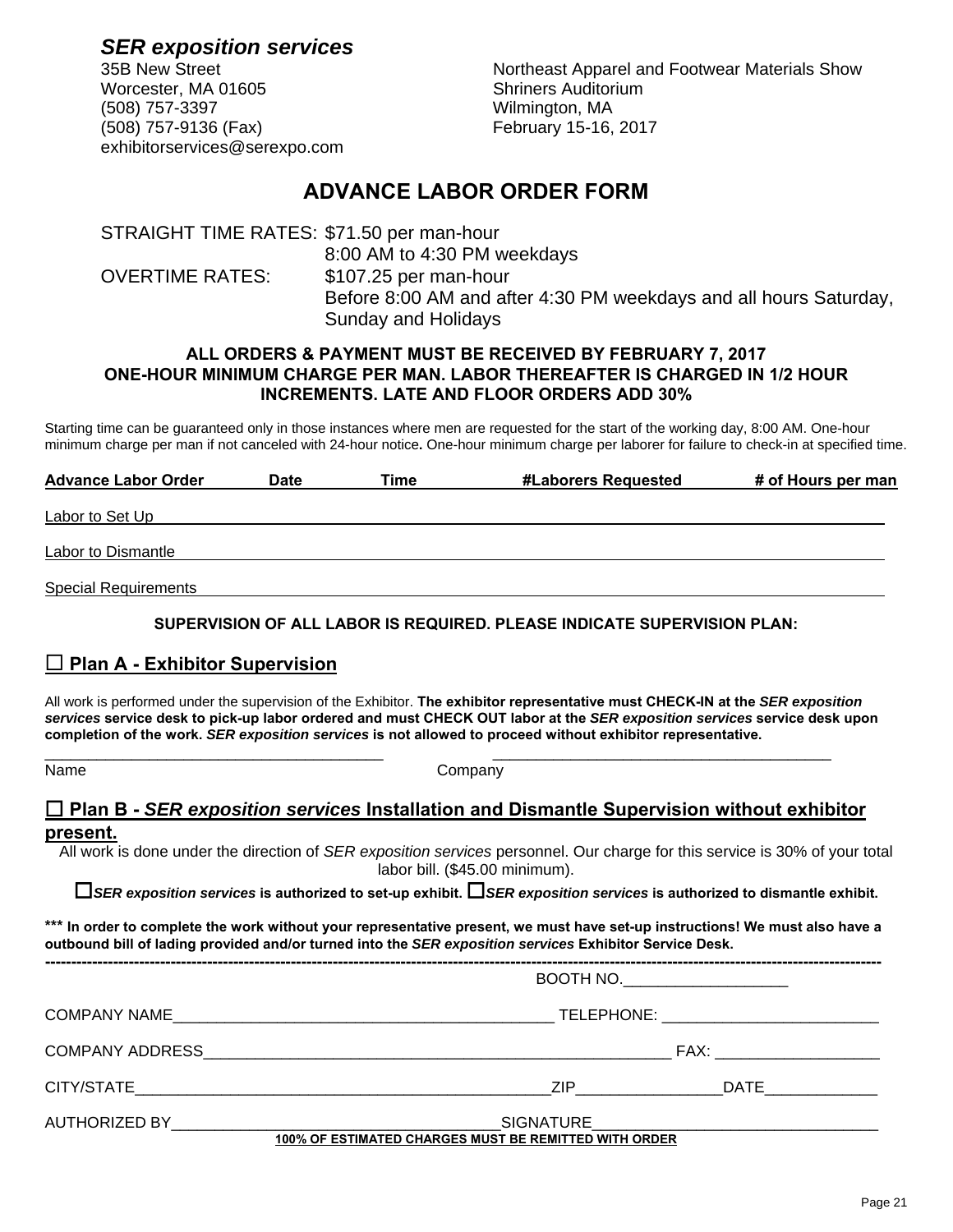There is a minimum requirement of 100 square feet. RATE Vacuuming and general cleaning - one time, beginning of show only  $\qquad$  \$0.25 per sq. ft.  $sq.$  ft. at  $$0.25 =$ **ALL ORDERS & PAYMENT MUST BE RECEIVED BY FEBRUARY 7, 2017 LATE ORDERS AND FLOOR ORDERS ADD 30%** LIABILITY: The terms and conditions of *SER exposition services* Insurance and Liability form apply to all labor and services. COMPANY NAME\_\_\_\_\_\_\_\_\_\_\_\_\_\_\_\_\_\_\_\_\_\_\_\_\_\_\_\_\_\_\_\_\_\_\_\_\_\_\_\_\_\_\_\_\_\_\_ BOOTH #\_\_\_\_\_\_\_\_\_\_ COMPANY ADDRESS\_\_\_\_\_\_\_\_\_\_\_\_\_\_\_\_\_\_\_\_\_\_\_\_\_\_\_\_\_\_\_\_\_\_\_\_\_\_\_\_\_\_\_\_\_\_\_\_\_\_\_\_\_\_\_\_\_\_\_\_\_\_\_ CITY/STATE\_\_\_\_\_\_\_\_\_\_\_\_\_\_\_\_\_\_\_\_\_\_\_\_\_\_\_\_\_\_\_\_\_\_\_\_\_\_\_\_\_\_\_\_\_\_\_\_\_\_\_\_\_\_\_ZIP\_\_\_\_\_\_\_\_\_\_\_\_\_ AUTHORIZED BY\_\_\_\_\_\_\_\_\_\_\_\_\_\_\_\_\_\_\_\_\_\_\_\_\_\_\_\_\_\_\_\_\_\_\_\_\_\_\_\_\_\_\_\_\_\_\_\_\_\_\_\_\_\_\_\_\_\_\_\_\_\_\_\_\_\_ TELEPHONE #

#### **FULL PAYMENT MUST BE INCLUDED WITH ORDER**

35B New Street Northeast Apparel and Footwear Materials Show

## **CLEANING**

Cleaning your booth, vacuuming, emptying of wastebaskets, etc., is not included in your space rental for this convention. If you require booth cleaning, you must contract for it by using this form.

*SER exposition services*

Worcester, MA 01605 Shriners Auditorium (508) 757-3397 Wilmington, MA (508) 757-9136 (Fax) February 15-16, 2017 exhibitorservices@serexpo.com